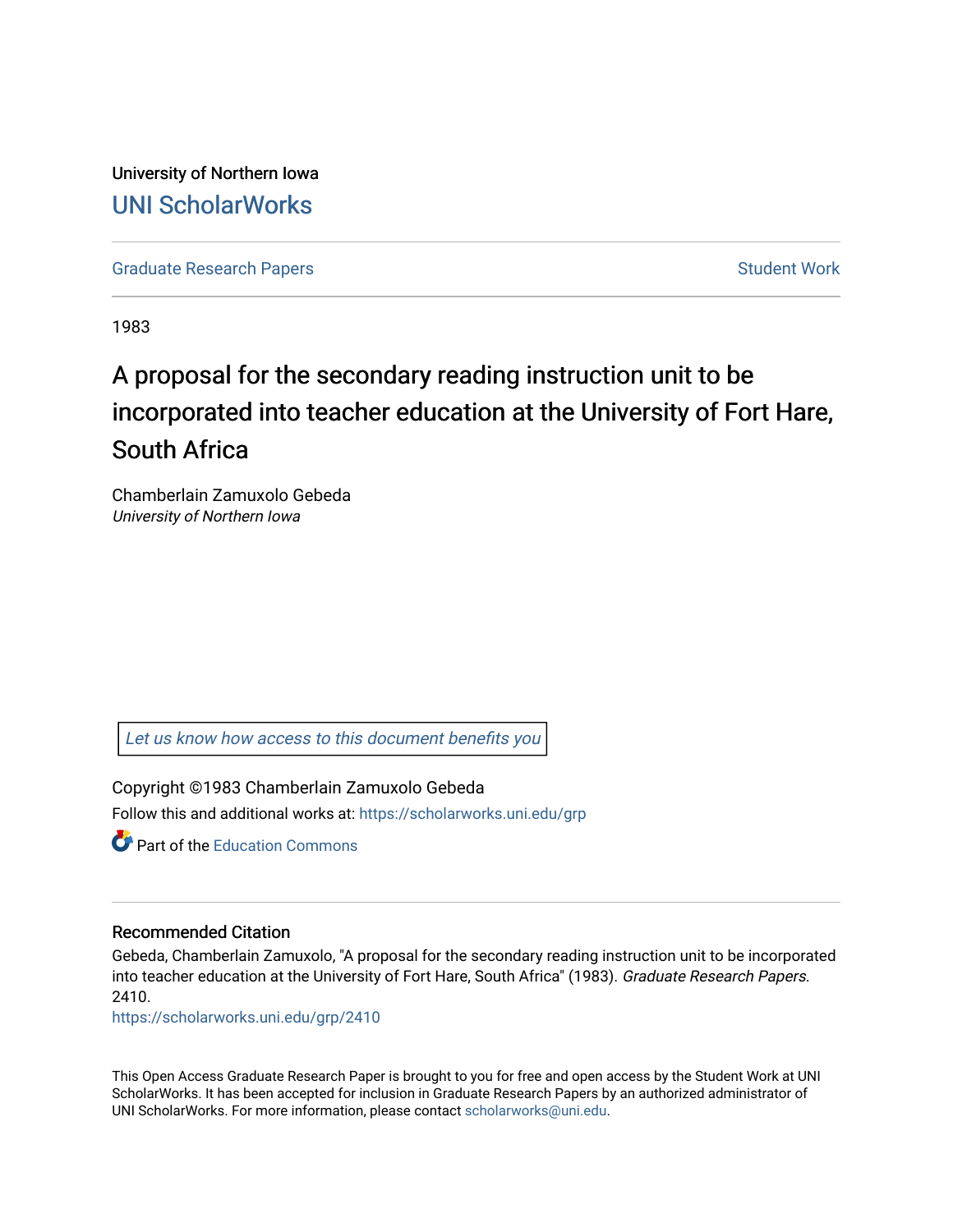## A proposal for the secondary reading instruction unit to be incorporated into teacher education at the University of Fort Hare, South Africa

### Abstract

It has been observed over a number of years that college students in South Africa, especially the blacks, experience problems in their academic performance. Approximately 20 percent of all the students who enroll for junior degree studies in black universities complete their studies in the minimum expected period of three years. About 70 to 80 percent of all freshmen at these universities fail to obtain sufficient credits to pass on to the second year course studies.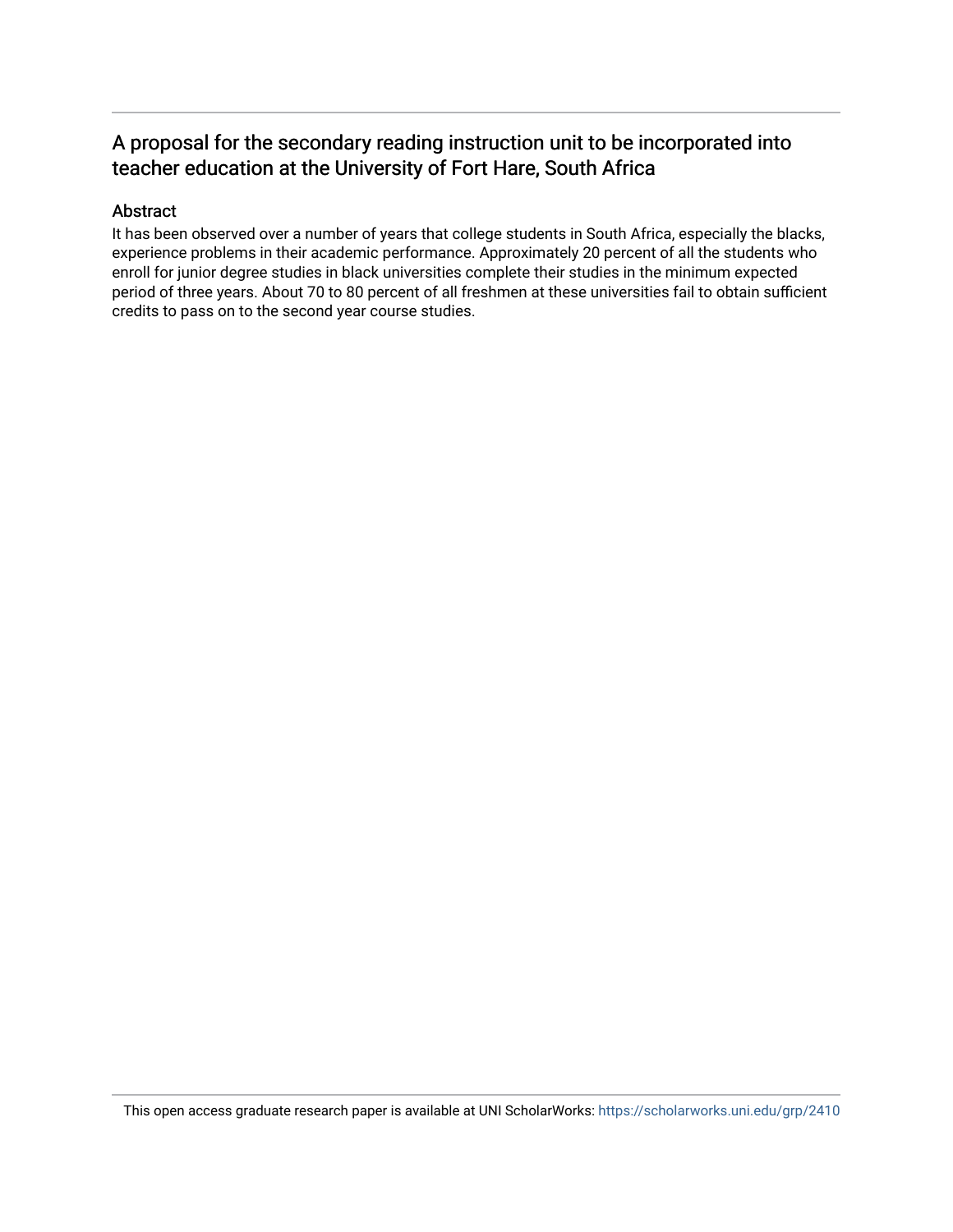A PROPOSAL FOR THE SECONDARY READING INSTRUCTION UNIT TO BE INCORPORATED INTO TEACHER EDUCATION AT THE UNIVERSITY OF FORT HARE, SOUTH **AFRICA** 

A Research Paper Submitted to The Department of Curriculum and Instruction In Partial Fulfillment of the Requirements for the Degree Master of Arts in Education

UNIVERSITY OF NORTHERN IOWA

by

Chamberlain Zamuxolo Gebeda

May 1983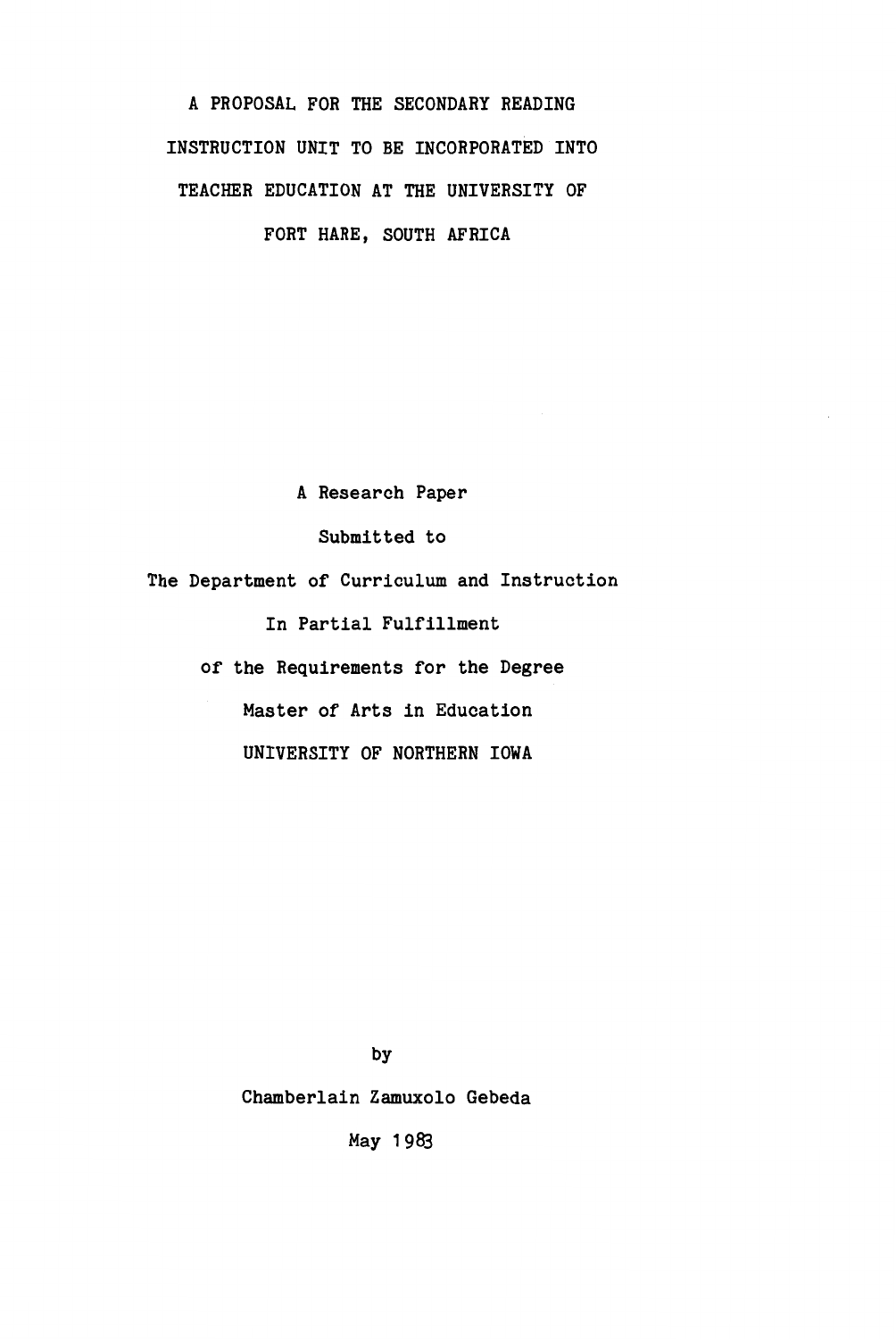This Research Paper by: Chamberlain Zamuxolo Gebeda Entitled:

A PROPOSAL FOR THE SECONDARY READING INSTRUCTION UNIT TO BE INCORPORATED INTO TEACHER EDUCATION AT THE UNIVERSITY OF

FORT HARE, SOUTH AFRICA

has been approved as meeting the research paper requirement for the Degree of Master of Arts in Education.

Ned Ratekin

May 16, 1983

Director of Research Paper

Ned Ratekin

 $\frac{May16}{Rate$  Approved 1983

Graduate Faculty Mvisor

*May 16, 1983* **Graduate Faculty Reader**<br>
Graduate Faculty Reader

Max Hosier

Charles May

 $\frac{\log 1983}{\log 100}$ 

Head, Department of Curriculum and Instruction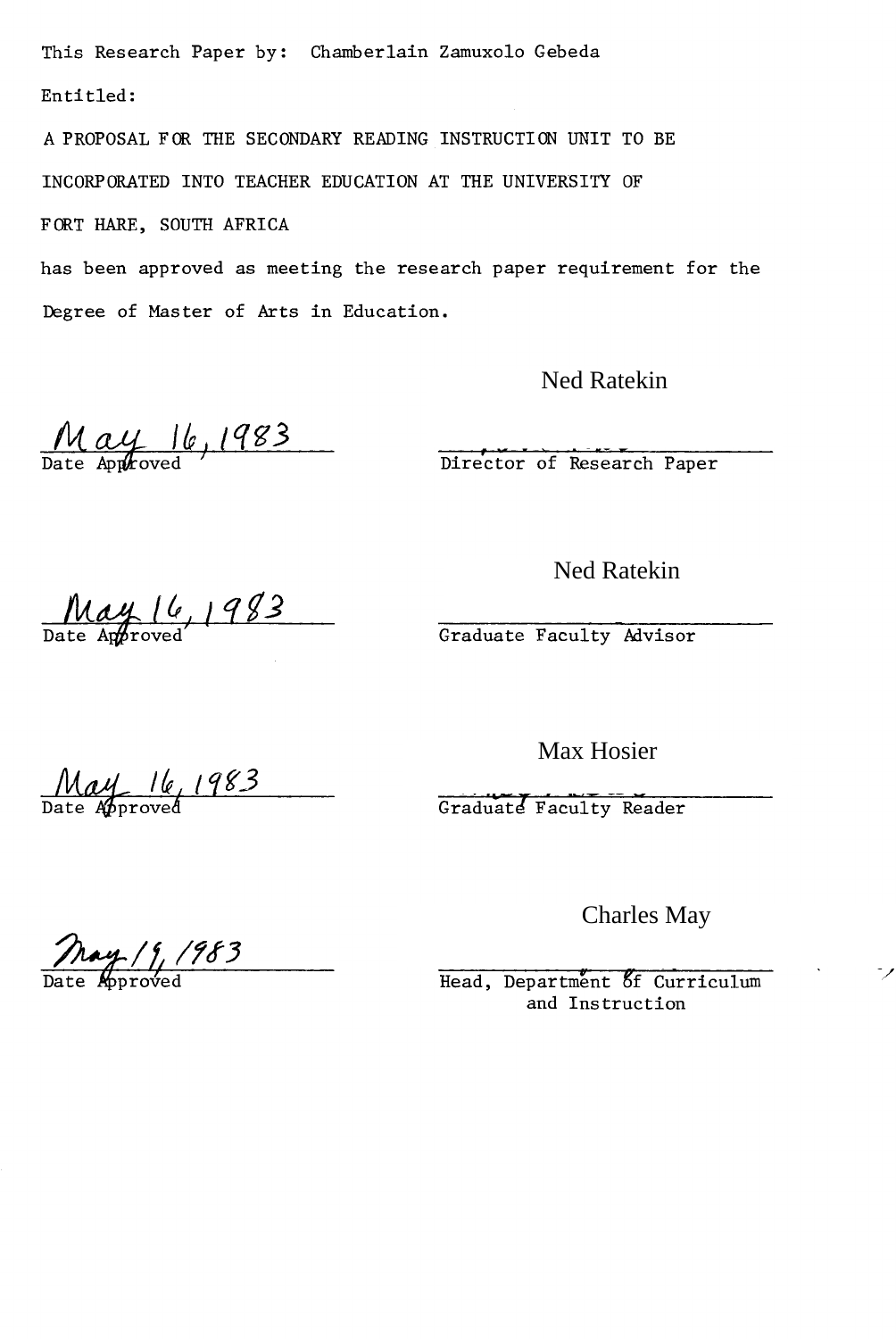# TABLE OF CONTENTS

| I.   |                                                 | $\overline{c}$ |
|------|-------------------------------------------------|----------------|
|      | Statement of the Problem                        | $\overline{c}$ |
|      |                                                 | 3              |
|      | Limitations of the Proposal                     | 4              |
| II.  | THE NEED FOR DIRECT READING INSTRUCTION IN      |                |
|      |                                                 | 5              |
| III. | THE NEED FOR SECONDARY TEACHER EDUCATION COURSE |                |
|      | WORK IN READING INSTRUCTION                     | 8              |
| IV.  | REVIEW OF CURRENT RESEARCH                      | 12             |
|      |                                                 | 12             |
|      |                                                 | 16             |
| V.   | PROPOSED COURSE OBJECTIVES                      | 20             |
|      | Secondary School Component                      | 20             |
|      | Teacher Education Component                     | 21             |
| VI.  |                                                 | 24             |
| VII. |                                                 | 25             |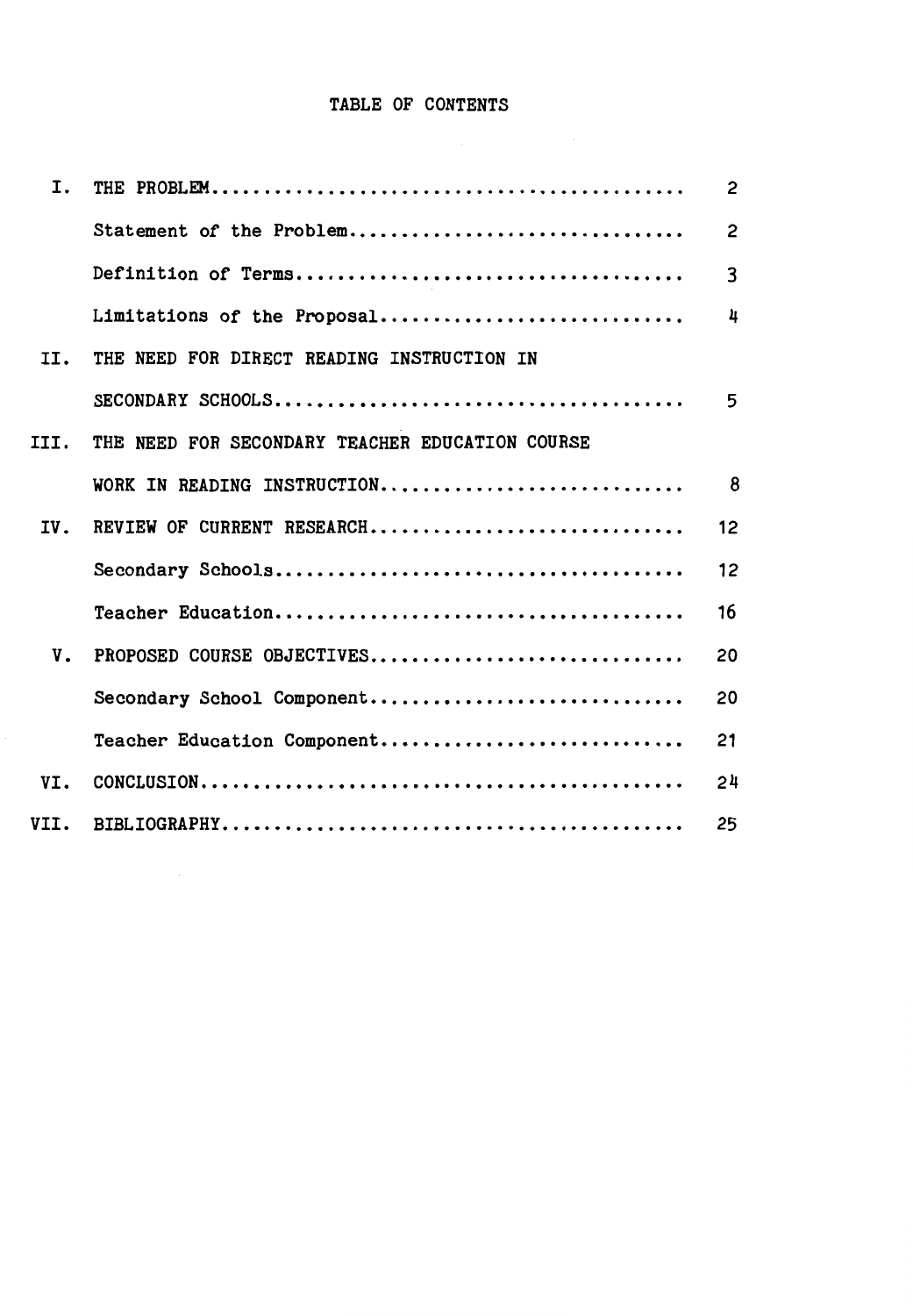#### THE PROBLEM

#### statement of the Problem

It has been observed over a number of years that college students in South Africa, especially the blacks, experience problems in their academic performance. Approximately 20 percent of all the students who enroll for junior degree studies in black universities complete their studies in the minimum expected period of three years. About 70 to 80 percent of all freshmen at these universities fail to obtain sufficient credits to pass on to the second year course studies.

The major reason for this difficulty has been diagnosed to be the students' inadequate reading and study skills. High school graduates entering college for the first time lack badly in skills in these two aspects of learning. There are at least three direct explanations for this problem:

- 1. Direct reading instruction stops at grade four.
- 2. At present there are neither remedial teachers, reading specialists, nor ordinary developmental reading teachers in black secondary schools in South Africa.
- 3. Black high school and college students in South Africa are required to study through the English language which is used as a medium of instruction or language of education. These students may now be accurately described as reluctant poor readers.

While it may be true that the schools ought to prepare their students better for college studies, yet, under the prevailing circumstances in South Africa, the universities also cannot be complacent with this failure rate.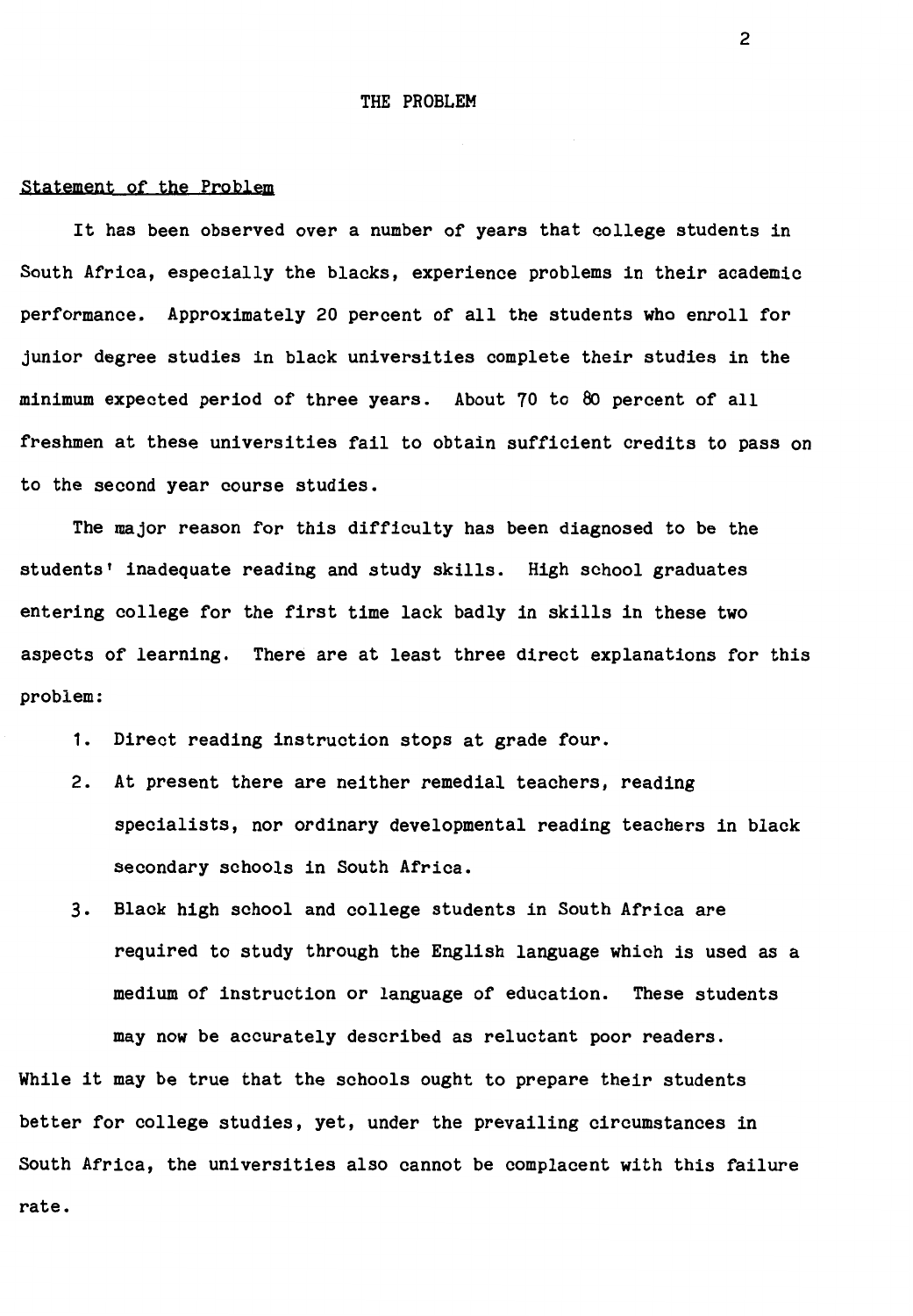The university teacher education programs must become more accountable for entering into a solution to this problem. Every black child in South Africa learns at least three languages to varying extents during school years. Seeing that there is a need and a potential for direct continuing or developmental reading instruction at all levels in black secondary schools in South Africa, it is imperative for the departments of education in black universities to institute programs or course units in their teacher education for the training of secondary school teachers for developmental secondary reading instruction which will resolve many of the high school students' learning problems and therefore result in greater success for these students in college. The starting point in any attempt to solve this long-standing problem is to incorporate units in the teaching of reading and study skills into secondary teacher education programs. Definition of Terms

While the problem is quite common among blacks and whites in South Africa yet the focus of this proposal is specifically on blacks. All references, therefore, specified and unspecified, will refer to the black situation in South Africa. Although teacher education for secondary school teachers in South Africa takes place at the Colleges of Education (university establishments) as well as at Teacher Training Colleges, the terms college and university here are used interchangeably. Secondary school teachers may or may not possess university degree qualifications but all must be in possession of a professional teaching certificate. Pupils, children, and students refer to secondary or high school learners where both secondary and high schools are one and the same type of school. Under this proposal inservice education for secondary school teachers will be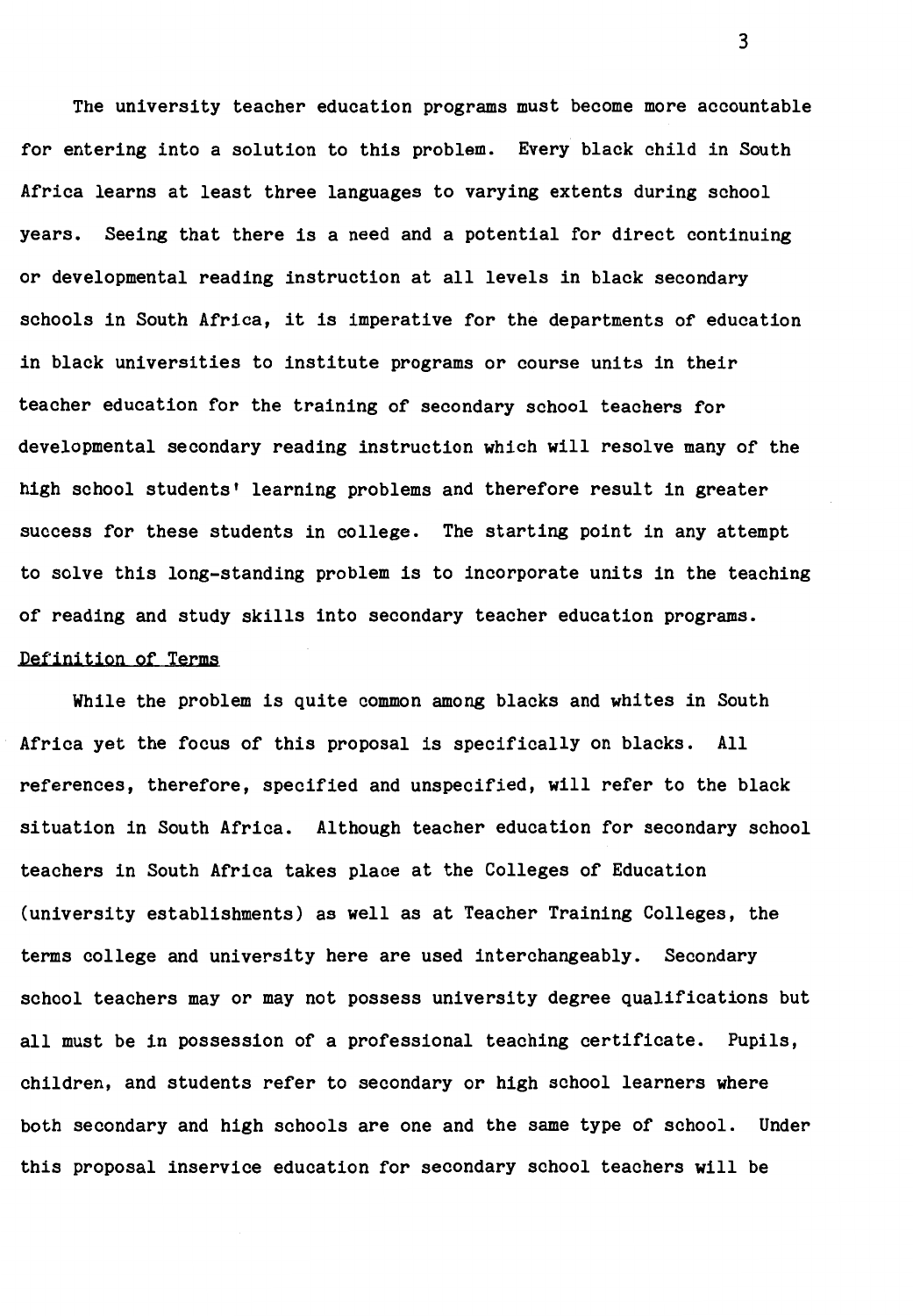embarked upon at the same time as the normal training process for new teachers.

#### Limitations of the Proposal

The following factors can be seen as possible limitations to this proposal:

- i) The question of introducing direct instruction in reading in the secondary schools is not yet even being debated as a likelihood.
- ii) There are always bureaucratic snares to the introduction of any new course unit at university.
- iii) It is not easy to convince all the universities and Teacher Training Colleges about the need for this service to the nation. A very small beginning on one campus without the support from the official departmental agencies may soon get strangled and not be realized.
	- iv) Secondary school teachers will not be easily won over by this idea; yet they are among the first groups among whom the idea must sell well in order to succeed.
	- v) The white controllers of black education may place this idea very low on their priority lists.
- vi) The proposer himself may run into problems by being absorbed too much into his routine duties and responsibilities and not find time to champion this cause and to keep it alive and hot in people's minds and thoughts as a long-term project.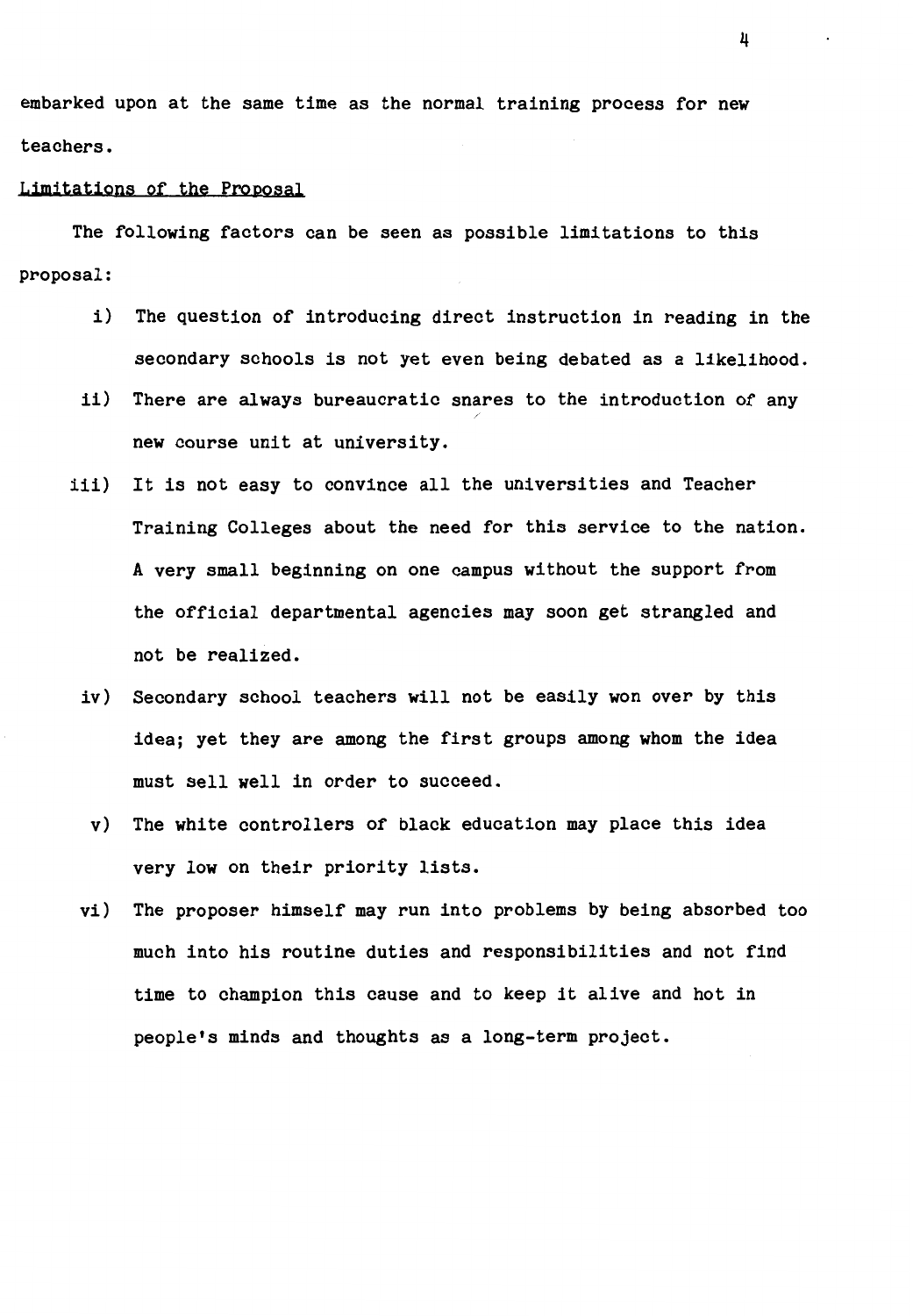THE NEED FOR DIRECT READING INSTRUCTION IN SECONDARY SCHOOL

It would appear that schools throughout the civilized world face challenging reading problems of one kind or another. Since learning to read is a useful lifetime process that cannot be completely mastered by the end of elementary school, secondary schools have a responsibility for helping students continue their growth in reading. Educators in South Africa are aware that secondary school students probably need direct instruction in developing specific reading skills.

Academic and literacy standards in South Africa are continually rising. That implies that students should be helped to improve their reading skills in order to keep up with educational, technological, and other survival demands. Only through efficient reading can present-day citizens be able to sift through all the ideas, ideologies, opinions, and other types of information to discover what their responsibilities are and which rights to exercise. Reading skills developed in the primary school often fail to see the student through his/her secondary school reading requirements **where** speed, comprehension, interpretation, and critical discrimination seem to be some of the essential skills necessary. Stating a similar problem in Nigeria, Thelma Obah says, "There is little or no support for the teaching of reading from any of the quarters that one might expect it." (Obah, 1982. p. 315). She says that the belief is still strong in Nigeria that reading instruction belongs in the primary schools. The feeling among most people, she adds, is that reading need have only two purposes, namely--"reading to get by" and "reading to break the code."  $( 0$ bah, 1982, p. 316).

Nothwithstanding the fact that reading is not yet part of the culture of an African, there is the added problem that militates against the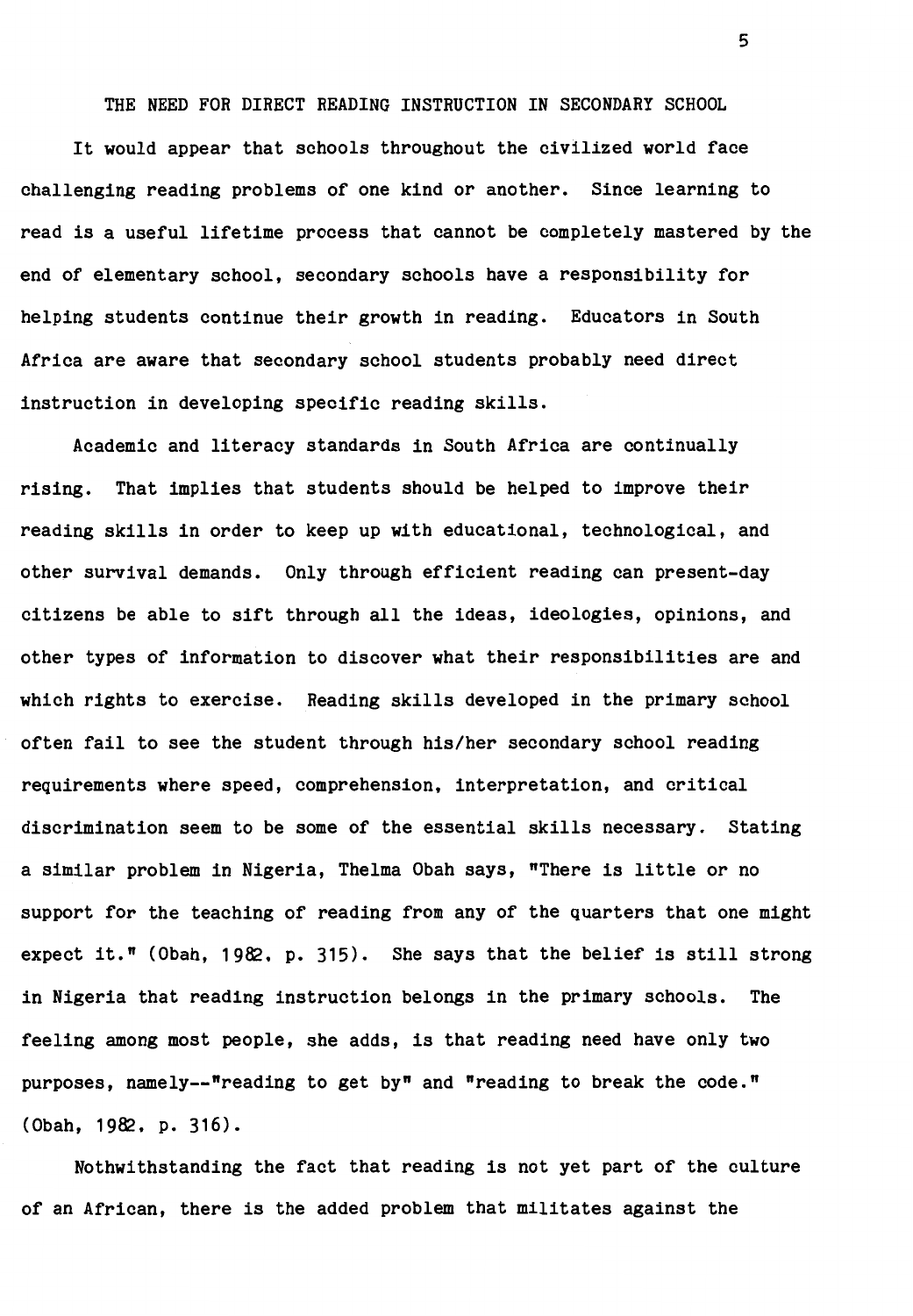institution of a developmental reading program in secondary schools in South Africa. That is the inaccessability of books to read. Public and school libraries are virtually nonexistent. Books are rather expensive for the ordinary family to afford, especially if they are to be read for pleasure or recreation. The desire to read extensively is in any case not there because there are not sufficient published materials of varied categories available in African home languages. The home environment in the majority of cases is not conducive to reading or to leading an academic lifestyle. The illiteracy rate among the general populace is still very high, so that those who can read are not actually motivated or inspired to do so. Reading too much would make them uncomfortable and probably socially unacceptable.

The situation in South African black high schools today can briefly be described as follows:

- a) About 35 percent of the high schools are situated in sparsely populated rugged rural areas where electricity, running water, and library facilites and conveniences are unknown. Poverty is ripe, truancy is common, and long distance walking to school is common where some students have to walk about ten miles to school daily.
- b) About 65 percent of the high schools are situated in urban and suburban areas where there are sometimes overcrowded classrooms with insufficient library facilities and other learning and teaching facilities. Electricity supply and water are not always readily available. Unfavorable home environment, poverty, and lack of motivation are contributing factors to the high drop-out rate.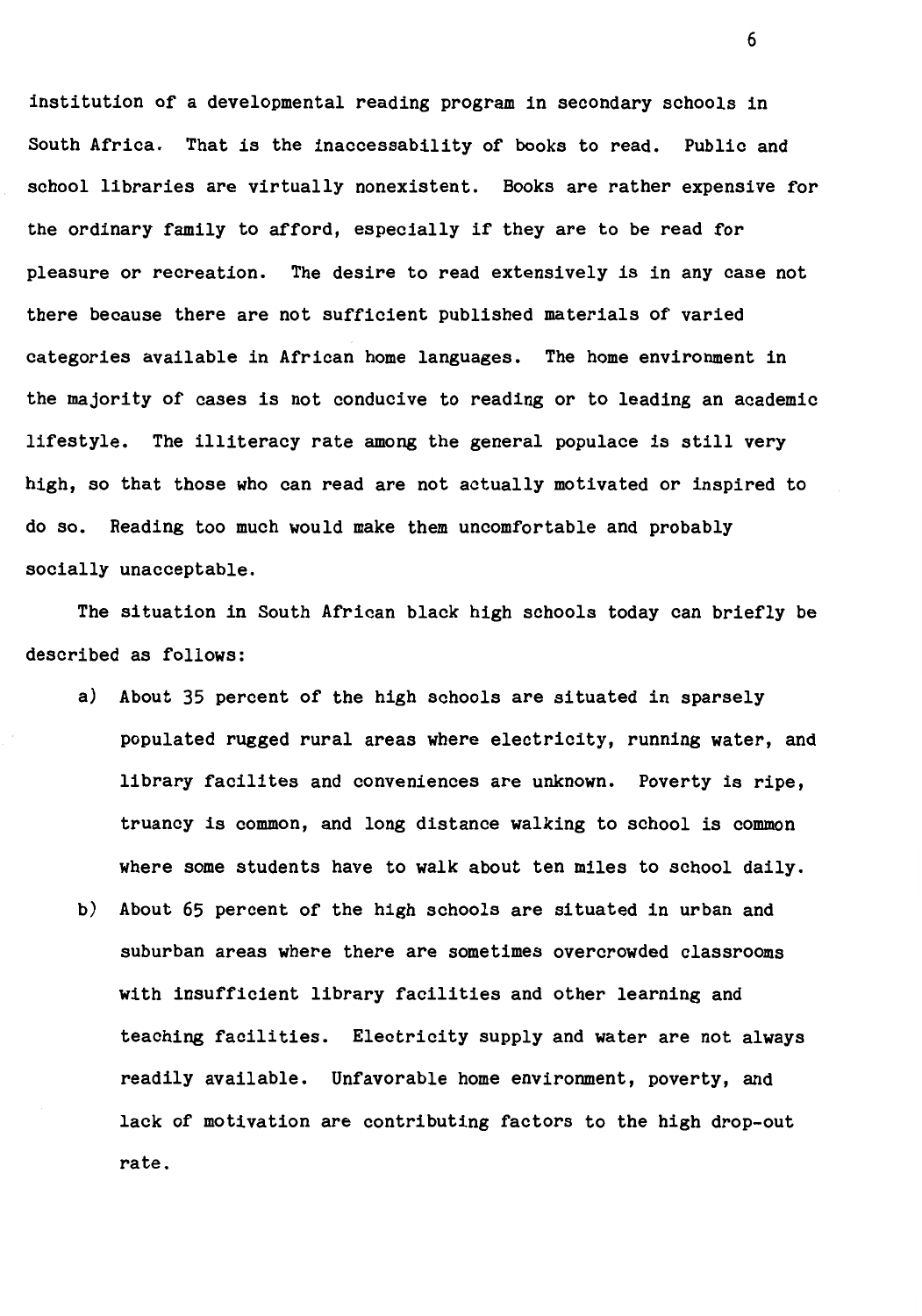- c) About 50 percent of the teachers in high schools are insufficiently qualified to teach the classes they do now. (South African Ministries of Education: Educamus).
- d) The average high school ratio between students and teacher stands at 65:1 resulting in crowded classrooms. Official figure is 48:1.
- e) Classes are heterogeneous both in age and ability so that it is quite common to find age differences of about 7 to 10 years in one class and an ability range of 3 to 4 grade levels. This is happening despite the pass-fail promotional system at the end of each class or grade.
- f) The biggest handicaps in the high schools are the absence of appropriate learning materials beyond the prescribed text, lack of teaching equipment, poor motivation among students and teachers, insufficient funds, and the scarcity of qualified teachers.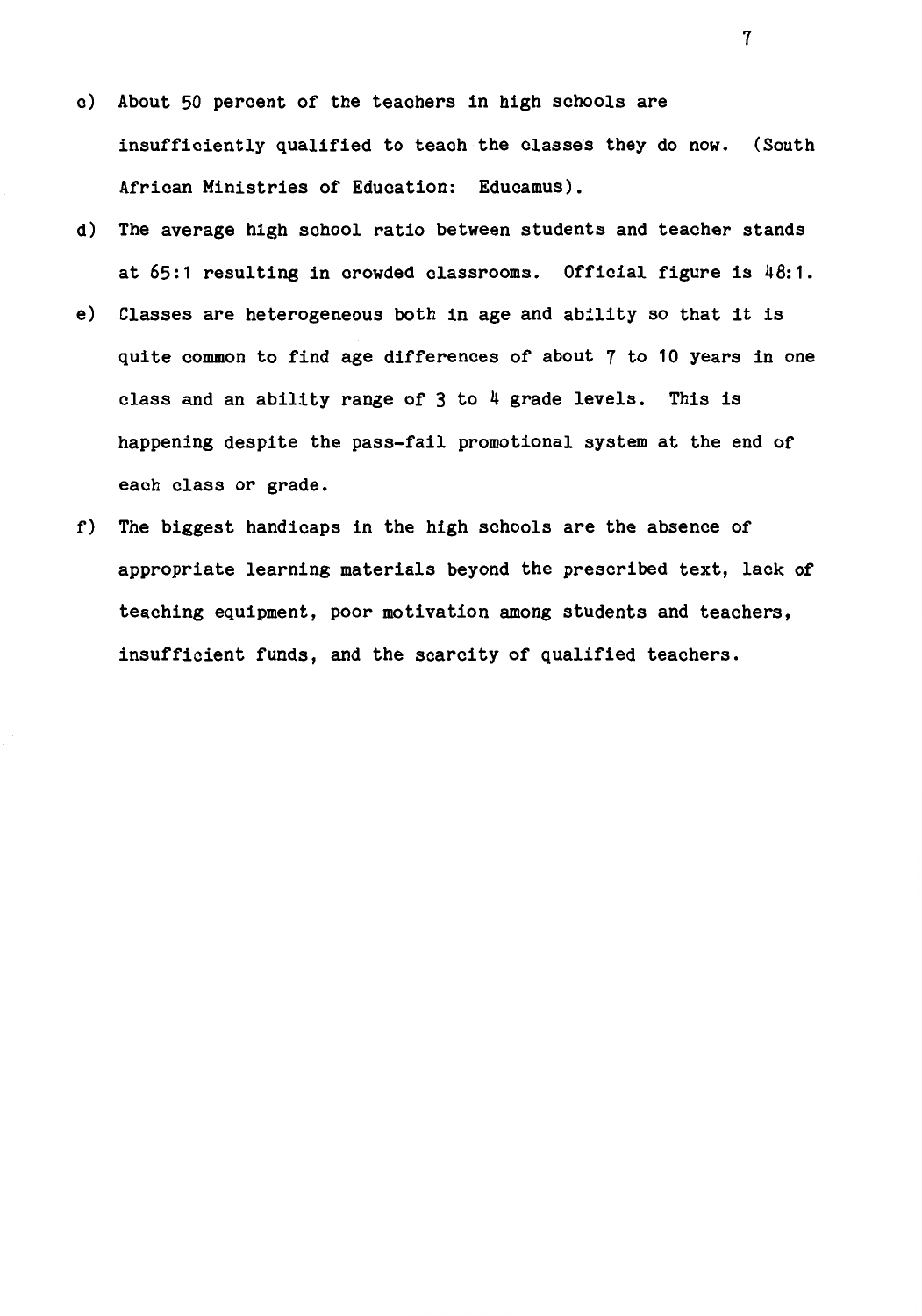#### THE NEED FOR SECONDARY TEACHER EDUCATION

#### COURSE WORK IN READING INSTRUCTION

There are three myths or misbeliefs that need to be dispelled in South Africa, namely:

- i) that direct reading instruction belongs to the elementary school where it is done fully, efficiently, and sufficiently.
- ii) that the reading ability of students at the secondary school level develops on its own through studying content subjects.
- iii) that reading skills automatially get taught when students read English and other content subjects. Those who cannot cope under current conditions should be referred to special classes.

The actual position is that many secondary school students have enormous reading problems and need direct reading instruction in order to overcome their problems. It is also true that generally secondary school teachers are not specifically trained to teach reading as such. English teachers are expected justly or unjustly to equip students with effective reading skills that would see them through all their studies. Content subject teachers seem to regard as their sole responsibility the impartation of facts and information in their subjects to enable the students to pass their examinations at the completion of a year's syllabus.

Since it is quite evident that secondary school students actually need direct instruction in reading, properly trained teachers would be required to do this job. If teacher education in South Africa is to provide for developmental reading in the high school, it may be necessary to create new courses with additional requirements for graduation. The least that seems feasible as a start is a kind of reorganization of existing courses with a view to focusing on what McGinnis calls the emphasis to accomplish the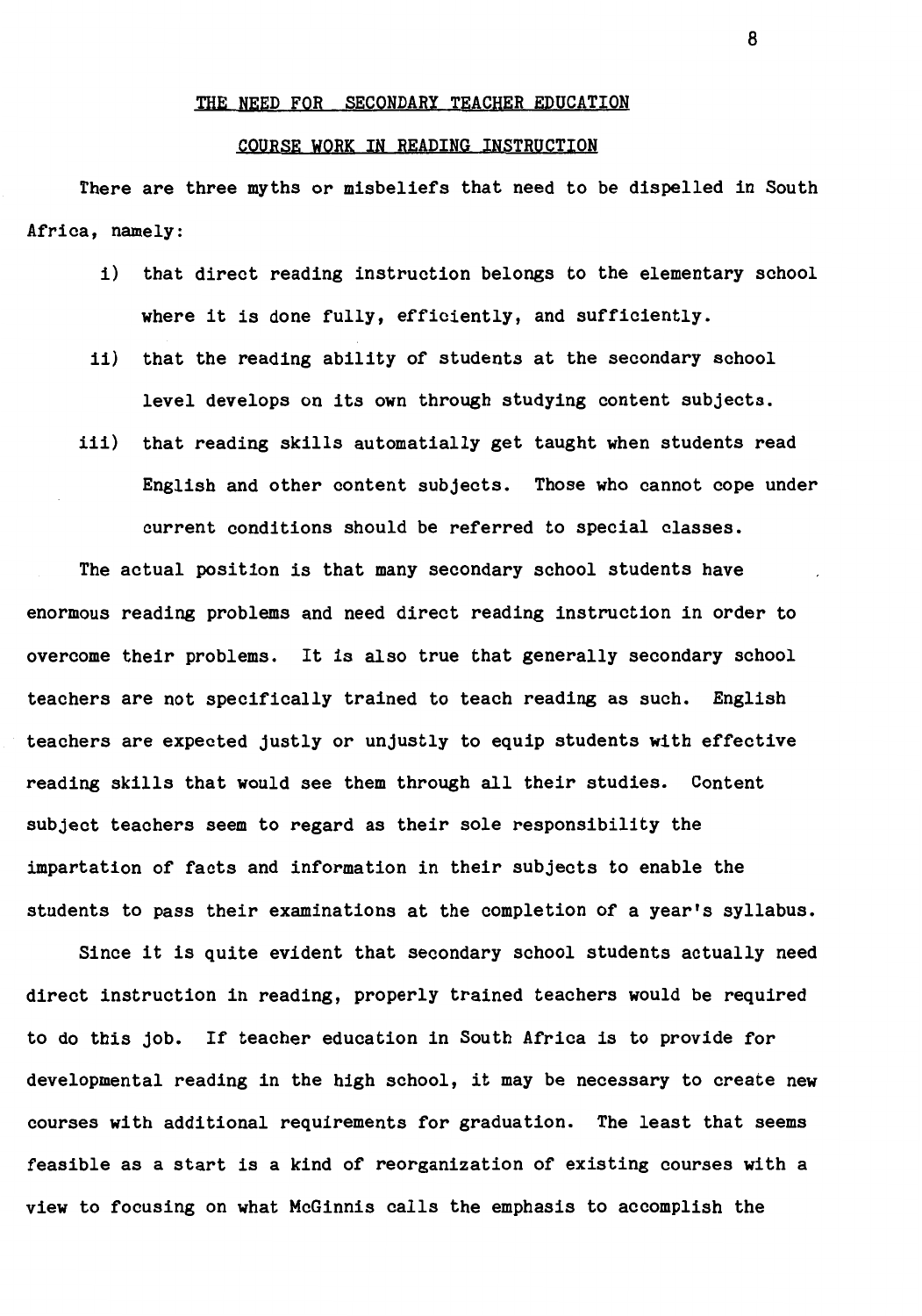desired end (McGinnis, 1961, p. 97). In South African circumstances such a course unit could be incorporated into the methods course for English teachers and later on sub-units of the course could form part of methods courses for certain content subjets such as history and science.

It would seem that it is imperative at the moment to include in the training of secondary teachers program the development of skills to plan, organize, and manage developmental reading programs in English and in other secondary subjects to solve reading problems at high school and consequently at college. High school reading teachers would need to know their students' needs and reading problems and how to meet them. They would need to be familiar with the reading skills in general and reading instructional techniques or strategies.

The current situation in secondary teacher education in South Africa may be briefly described as follows:

- a) Secondary school teachers are trained at colleges of education in the universities and at teacher training colleges. The goal is that all secondary school teachers should be university graduates.
- b) There is no coordination among the teacher educators so that each institution has its own program. The standard of professional training in all the institutions, however, is quite high; programs extend two to three years depending on the certification being sought.
- c) High school teachers may be classified into the following categories:
	- i) Graduate= B.A. plus a one-year teacher education diploma called a H.E.D.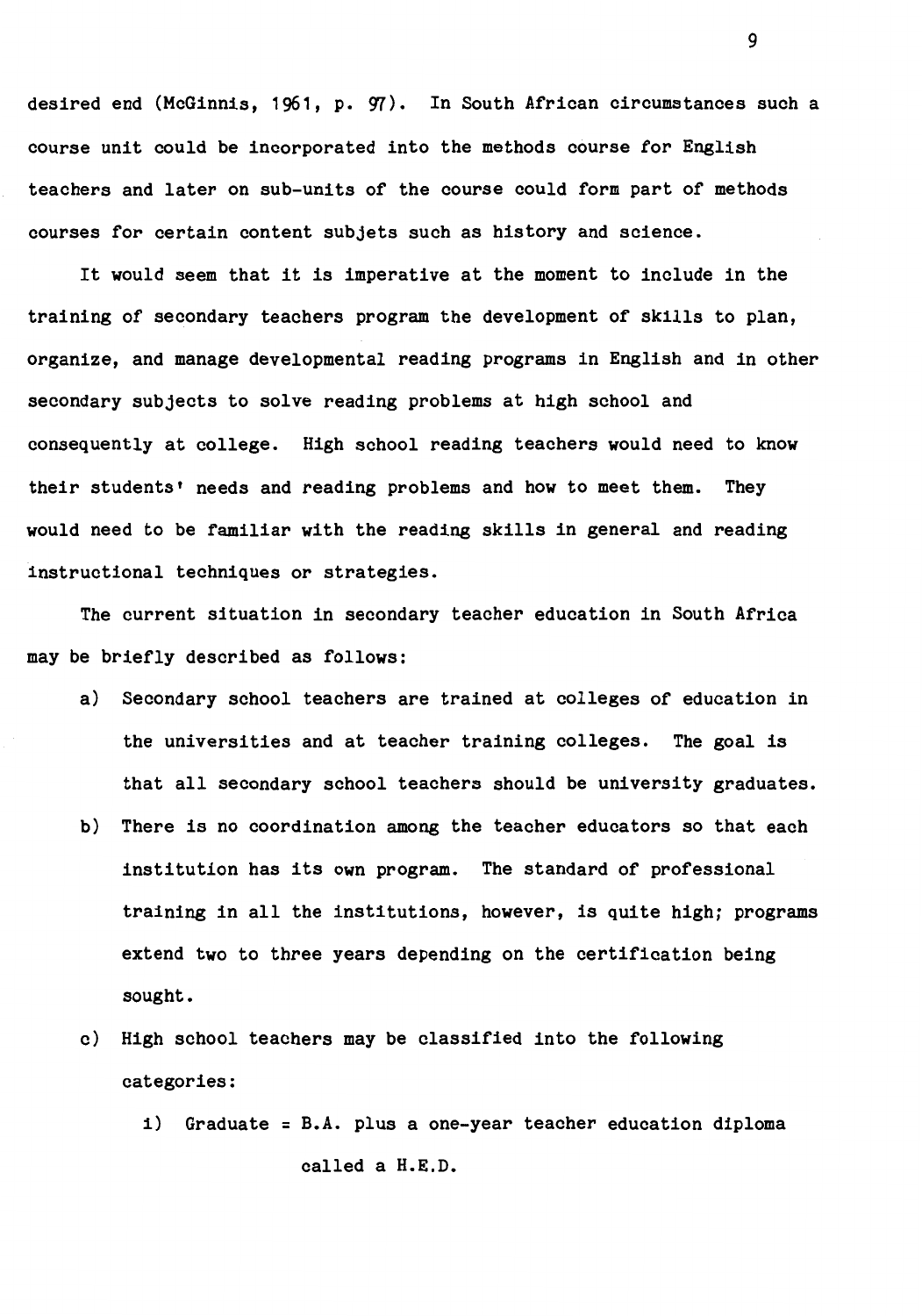- ii) Graduate =  $B.A., H.E.D., B.Ed., M.A., or M.Ed.$
- iii) Graduate = B.Ped. which is a four-year teaching degree similar to the U.S.
	- iv) Undergraduate= H.S.T.D. Higher Secondary Teachers Diploma requiring two years of university academic course work in four school subjects like mathematics, history, science, etc., and one year professional training.
		- $v)$  Undergraduate = S.T.D. Secondary Teachers Diploma requiring one year of university academic course work in four subjects and one year professional training. These teachers are not expected to teach grades higher than 10.
- vi) Undergraduate = J.S.T.D. Junior Secondary Teachers Diploma offered at the Teacher Training Colleges where primary school teachers are also trained. This is a 3-year diploma and these teachers are not expected to teach grades higher than 8 or 9.
- d) Facilities available at teacher education centers but some of which are not always available at the majority of secondary schools are: ---chalk board ---overhead projector

---tape recorders

---16mm film projectors

---slide projectors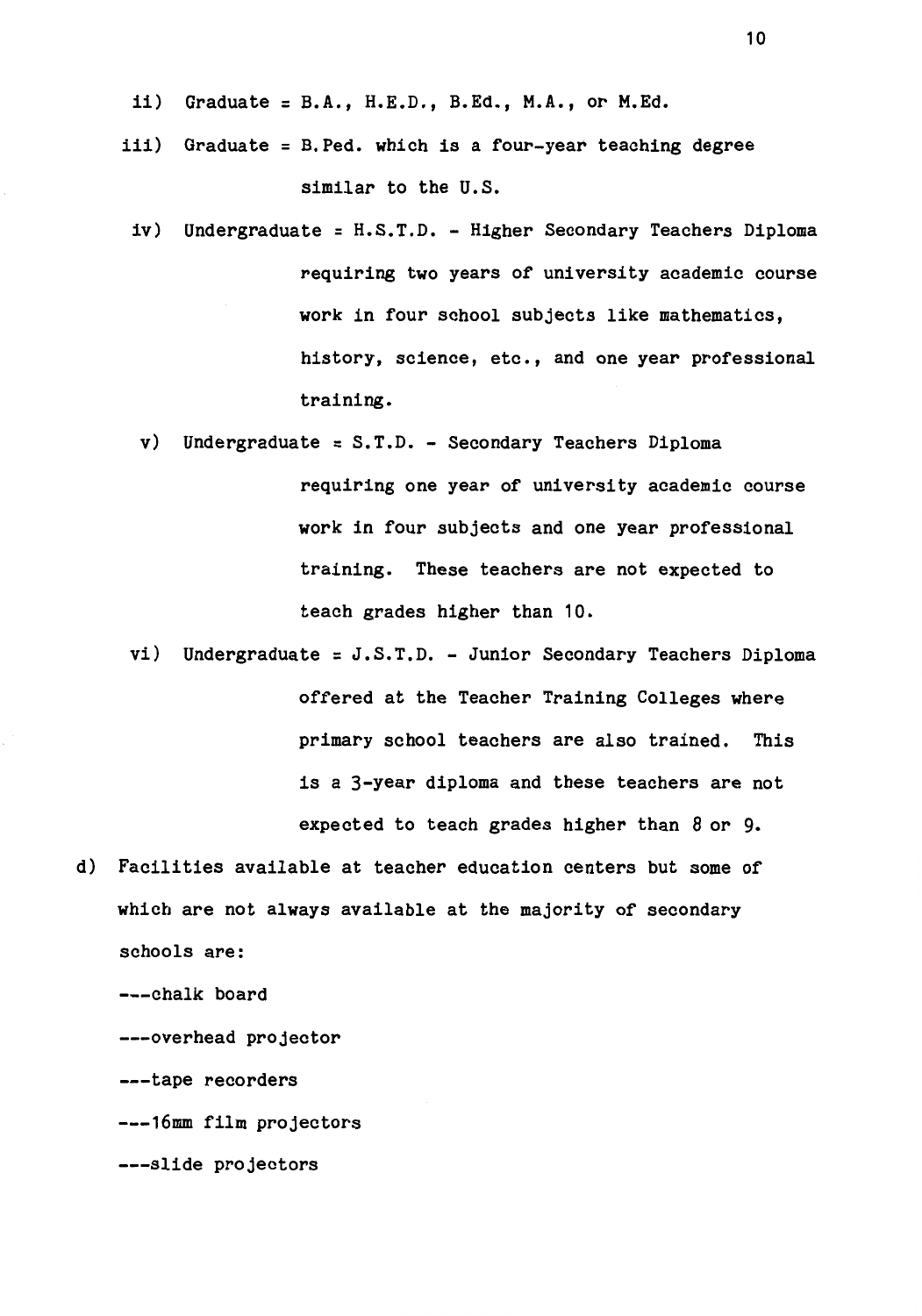---library

---video tape machines

A dilemma arises when teachers, who have been trained to use all the above resources, find themselves having to improvise at the schools because most of these either cannot be used or are simply nonexistent.

- e) At present, teacher education does not provide for the training of remedial or special ecucation teachers and reading specialists at all levels of schooling.
- f) Representing the case for South Africa the writer would concur with Thelma Obah's assessment of the Nigerian popular reasoning behind reading that, "reading for pleasure and reading with greater sophistication are not considered important teaching goals." (Obah, 1982, p. 316.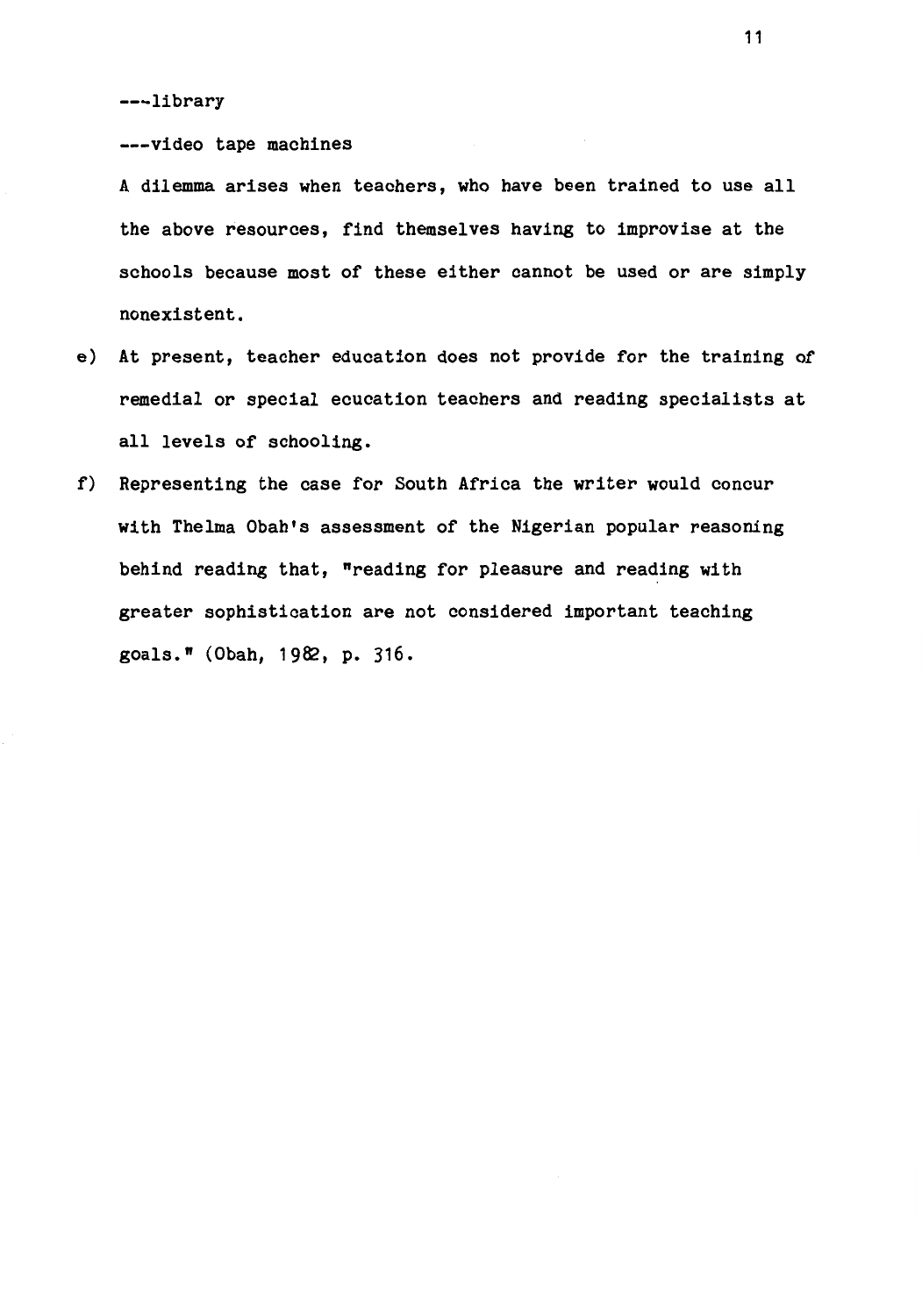#### REVIEW OF CURRENT RESEARCH

One important factor that the writer immediately foresees as militating against this concern for reading instruction at universities, colleges, and high schools is the fact that the education system in South Africa is still **growing** and is, therefore, under tremendous stress from such pressing problems as crowded classrooms, lack of essential facilities, insufficient basic learning materials, and lack of teachers. Emphasizing direct teaching of developmental reading skills at the secondary schools at this stage could be regarded as a luxury that the system can ill afford. Nevertheless, the writer believes that the time has now come to regard this problem as legitimate and genuine and worthy of being kept fresh in educators' minds.

#### secondary Schools

**Megumi** Komachiya, a teacher of English as a second language at a secondary school in Japan, believes that reading is part of the total communicative process and its instruction at secondary school integrates experiences in reading, writing, listening, and speaking English as a living language (Komachiya, 1982, p. 437). This applies fully to South Africa where the majority of the inhabitants use English as a second language and a language of education.

Alma Read suggests that a developmental reading program at secondary level should aim at answering the following questions:

- a) How can we get a fuller understanding of the nature of the reading process?
- b) How can permanent interest in reading be developed?
- c) What are the basic requirements of a developmental reading program at various secondary school levels?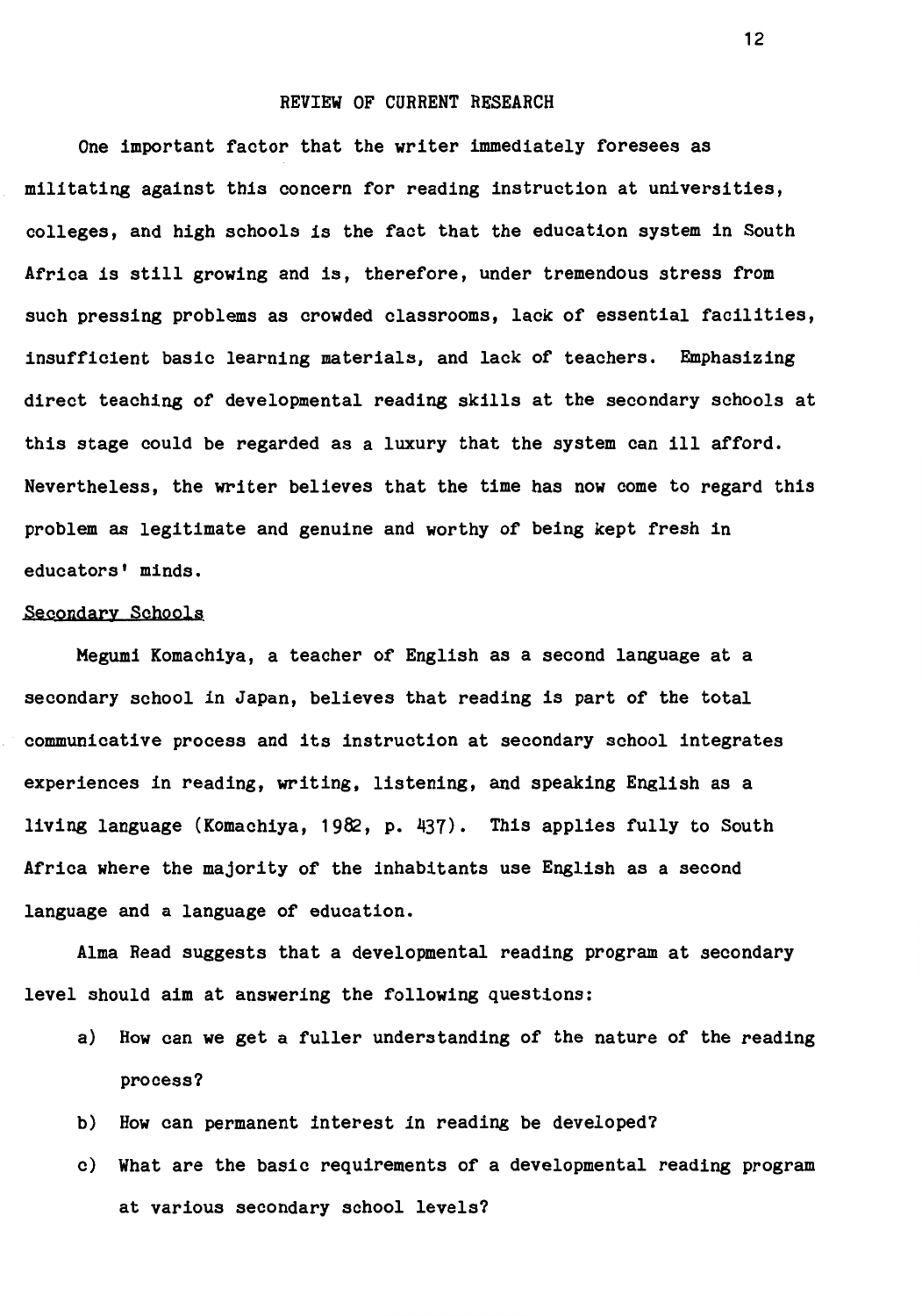- d) How does reading contribute to the personal and social development of adolescents?
- e) How does reading help to develop intellectual power, thinking ability, and creative ability in adolescents?
- f) What are some appropriate reading instruction methods for slow, average, and gifted pupils?
- **g) How** is listening skill related to reading?
- h) What is the value of various mechanical aids for the improvement of reading?
- i) What are some basic research findings that have significance for reading? (Read, 1963, p. 2)

All of these are pertinent to the proposed program. Again, Alma Read clarifies the distinction between developmental reading and remedial reading by stating that developmental reading is a sequential program of instruction which reinforces and extends those desirable reading skills and appreciations acquired in previous years and develops new skills and appreciations as they are needed to comprehend advanced and complex forms of written communication (Read, 1982, p. 5).

Janet Larsen states that the ability to succeed in college may be directly related to reading competencies associated with mature skills including rate flexibility, critical reading, concentration, and study strategies. She goes further to suggest that the improvement of reading during the high school years would prevent some of the reading problems encountered by college students (Larsen, 1979, p. 399). This assertion holds true for South Africa.

Sean Walmsley believes that secondary school reading programs should receive the attention and the funding traditionally given to elementary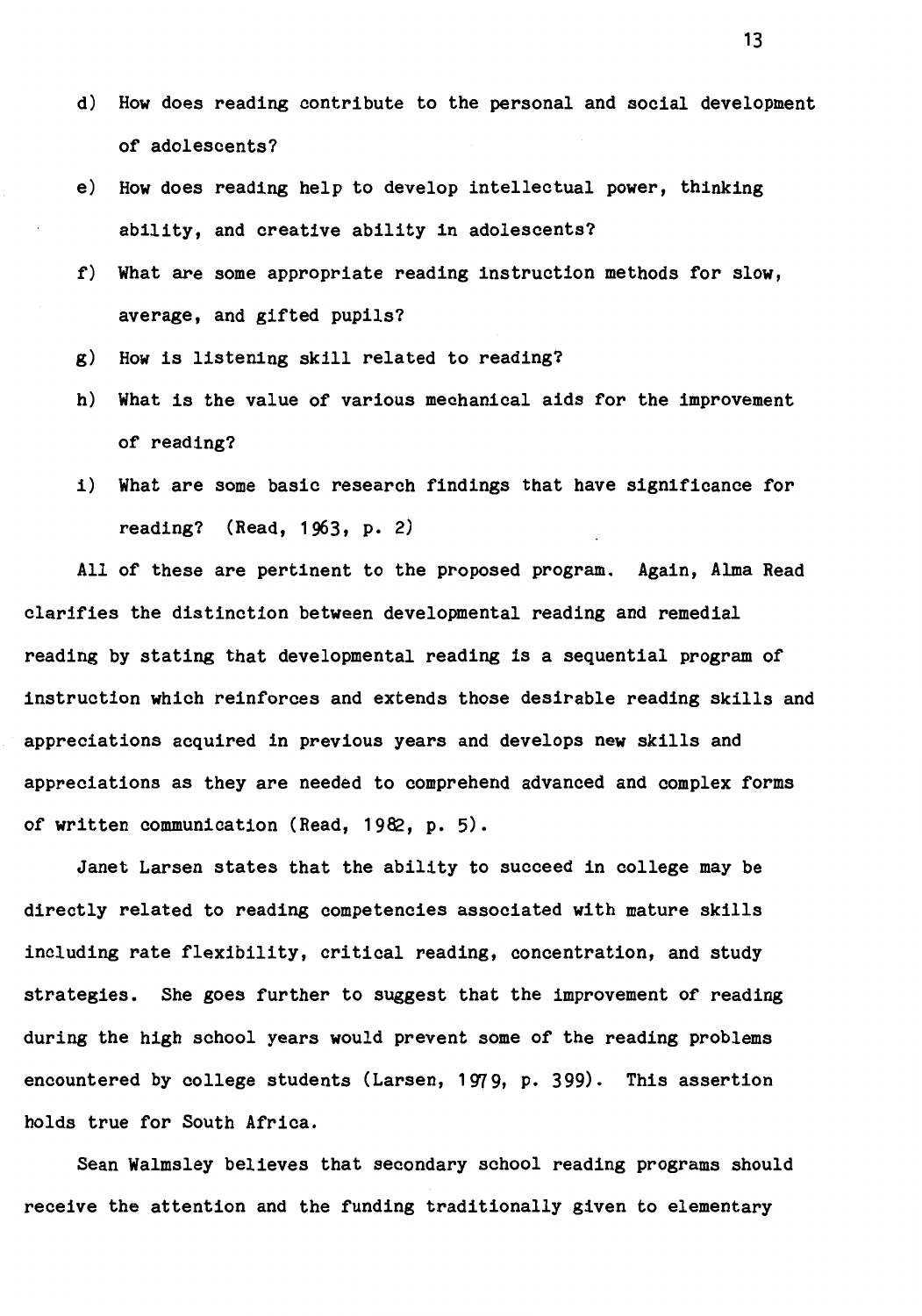school reading programs. He declares that a goal for a secondary reading program, while based on learners• needs, surveys of contemporary life, and the opinions of reading specialists, is nevertheless to be guided by philosophical considerations (Walmsley, 1981, p. 75).

Brother Leonard Courtney quotes John Gardner as having said that some subjects are more important than others. Reading is the most important of all. He quotes Francis Keppel as having declared that every learning disorder seems to show some association with reading difficulties (Courtney, 1966, p. 204). Writing about an integrated reading project in the secondary school Courtney touches on some points that would apply in the South African situation such as the following:

- i) Instituting a special reading program that would initiate all eighth-grade students to those reading skills considered essential for academic growth and successful living.
- ii) English teachers putting particular effort to incorporate reading and study skills into the language arts curriculum with special attention being given to slower students.
- iii) Conscious effort being made by all content area teachers to instruct students in those reading skills specifically relevant to their content (Courtney, 1966, p. 207).

Courtney concludes his article by proposing certain conditions which he says would help make a secondary reading program a success. Some of the conditions that would be feasible to meet in the South African situation are the following:

a) An administrative conviction, direction, and provision because the principal of a school is usually in a better position than the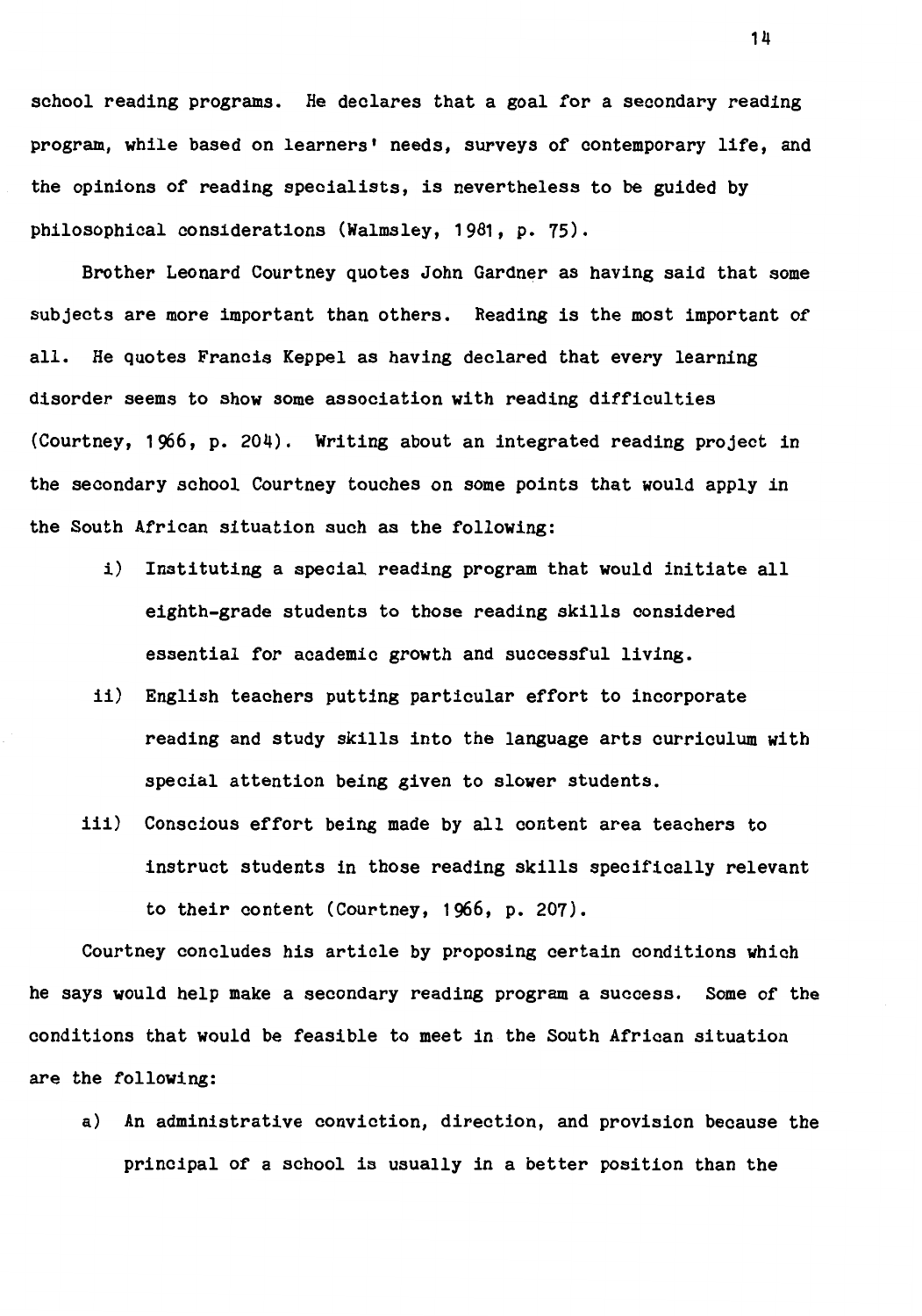reading teacher to resolve disciplinary differences and enlist departmental cooperation.

- b) A clear idea of why the program should exist and what it ought to do for that particular school and those specific children.
- c) A decision as to whether the reading program should exist as a separate department at a school or a sub-department of another department.
- d) Adequate facilities, materials, and equipment must be available and these should be suitable for the varying needs, interests, and abilities of the students in all secondary school levels.
- e) A sound machinery for careful and continuous appraisal of reading proficiency for all students (Courtney, 1966, p. 210).

Harvey Littrell lists the following program features as desirable for a secondary reading program:

- i) Development, correction, and remediation.
- ii) Reading as a means for personal and social development, a source of information, and a desirable recreational activity.
- iii) Availability of teaching materials at various levels of difficulty and including basal textbooks, workbooks, teachermade materials, and various audio-visual devices.
	- iv) Evaluation techniques in the form of standardized tests, teacher-made tests, and student self-evaluation techniques (Littrell, 1964, p. 114).

It would appear that secondary school reading problems anywhere in the world will not be solved until more teachers become vitally interested in the problems and possibilities of improved reading instruction.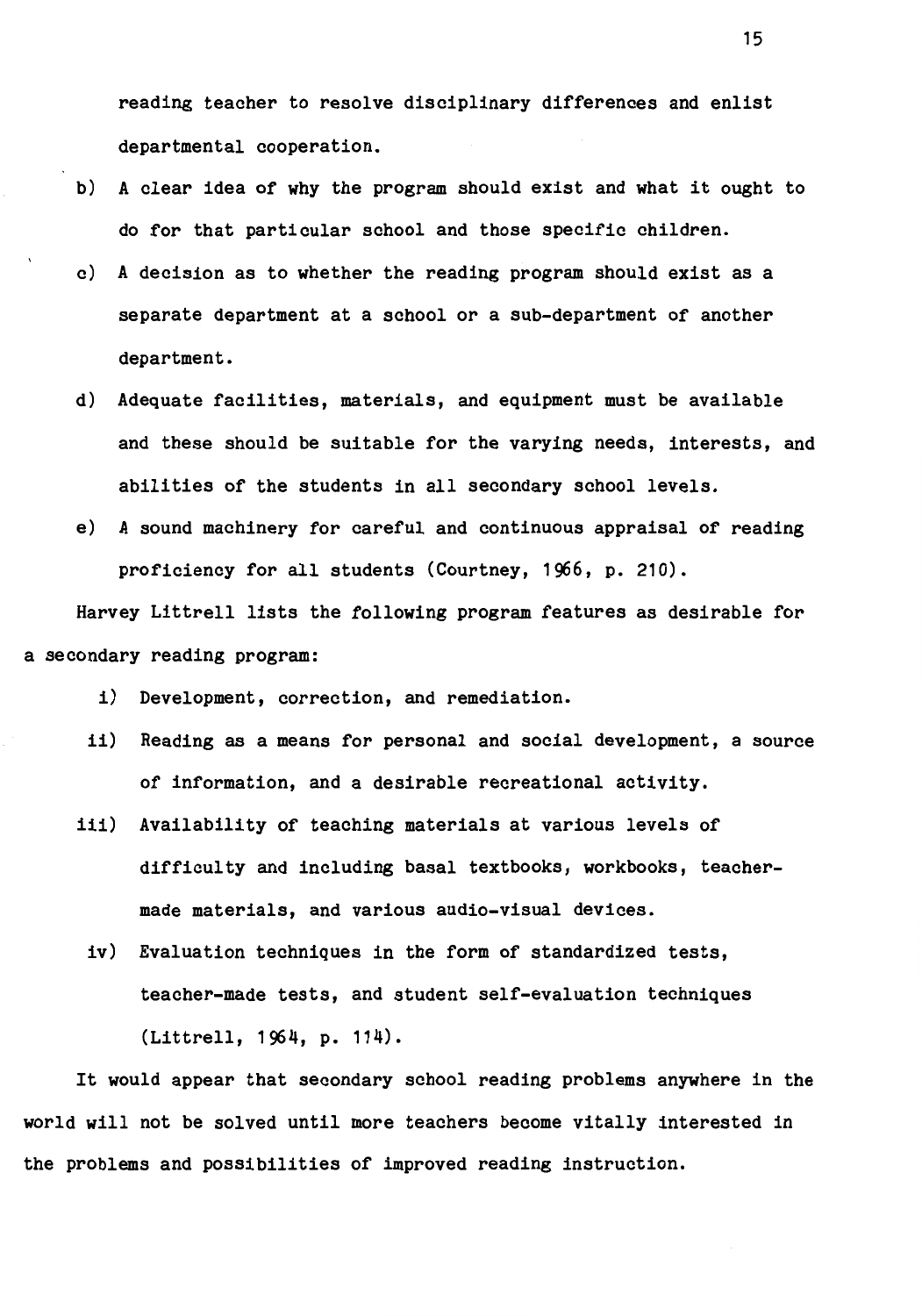Marcia Nash, speaking about evaluating reading instruction suggests that a secondary school principal should find out how much reading is going on. This would mean reading instruction as accelerated instruction for enrichment; developmental instruction for the development of literacy skills; and remedial instruction as intensive help for disabled readers (Nash, 1981, p. 52).

#### Teacher Education

Dorothy McGinnis says that in 1961 in the State of Michigan, of all the teachers who were teaching reading at secondary school, less than 10 percent had received any instruction on how to teach reading to high school students. She concluded her study by recommending that:

- a) the existing courses in teacher education be reorganized to accommodate instruction in reading for secondary school teachers.
- b) content area teachers be trained to teach reading skills that stimulate critical thinking in their subjects (McGinnis, 1961, p. 93).

These recommendations are in keeping with the core thinking on the proposal for a South African course unit in teacher education.

Most of the research done in this country on the subject of reading applies to a great measure to the situation in South Africa today. Harry Sartain and Paul Stanton say that in 1974 most elementary teachers and very few secondary teachers, if any at all, had had more than one or two brief courses in teaching reading. Those teachers had little knowledge of the difficulties which children can enounter in learning to read, of how to diagnose those difficulties, and of the instructional adjustment that can be made for different individuals to produce better results (Sartain & Stanton, 1974, p. 3).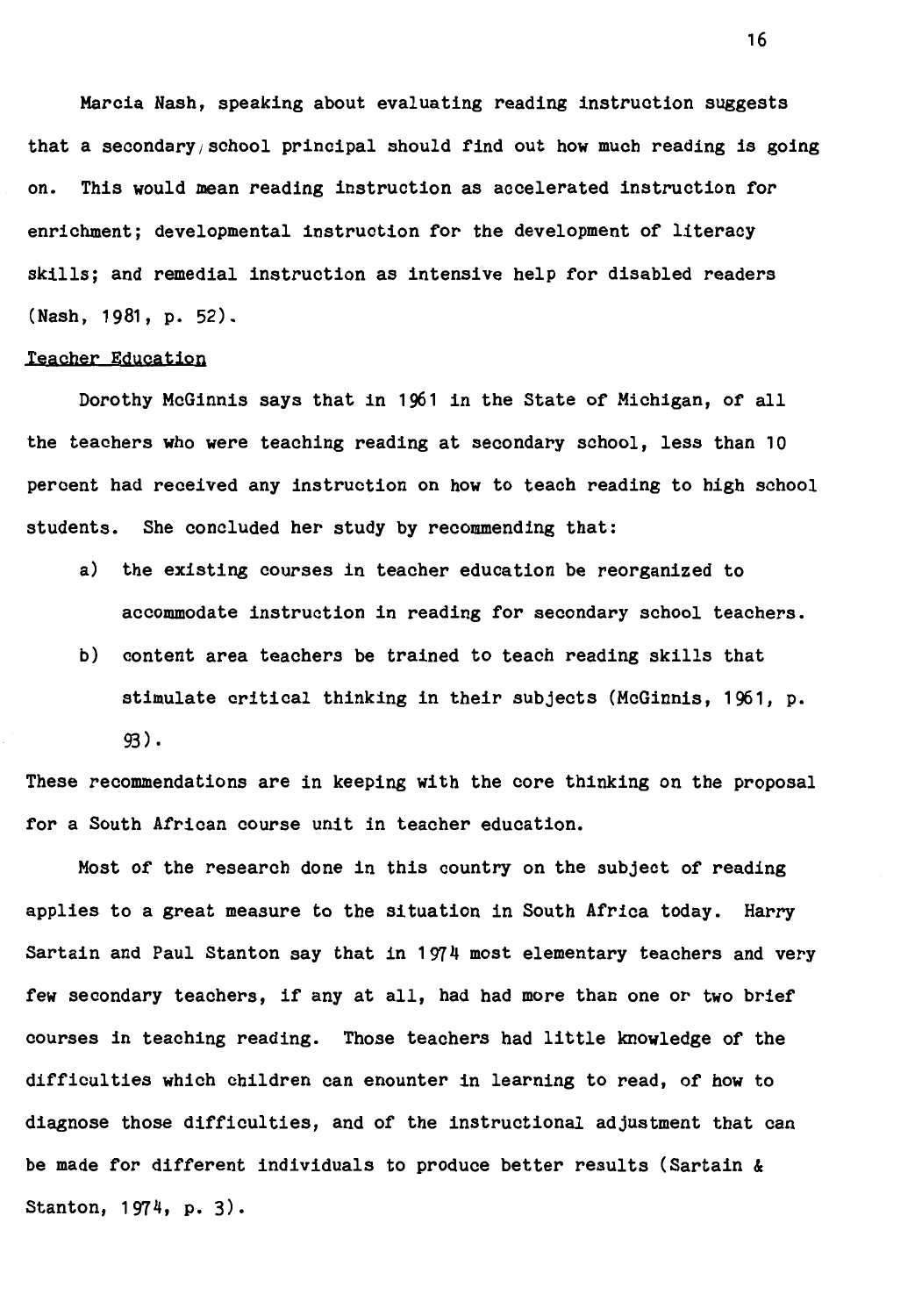John Manning, referring specifically to the preparation of reading teachers says that the undergraduate reading methods course should enable the student teacher to develop an understanding of the reading process and of the general field of reading instruction obtainable through directed readings, use of detailed study guides, and periodic assessments of undergraduate progress. The undergraduates should be provided with eclectic instructional techniques which are not peculiar to any one reading program but are adaptable to all (Manning, 1974, p. 242).

George McNinch and Mark Richmond report that reading achievement scores are highest in the schools where the principals are former reading professionals who have the experience necessary to provide active leadership to the teachers and professional resource staff under their administrative and supervisory charges (McNinch & Richmond, 1981, p. 235). This can be seen to be a long-term objective in the proposal plan for South Africa.

John Schaff states that subject area teachers' attitudes and practices toward reading in the secondary schools present a curious paradox. On the one hand a large majority of these teachers including language arts teachers claim that they are emphasizing reading skills in their teaching and that it is important for all content area teachers to complete a course in secondary reading methods. On the other hand content teachers do not **view** the teaching of reading as their job because they say they are not trained for it. They claim that they do not have time in their crowded course schedules to substitute reading instruction for content instruction (Schaff, 1981, p. 79). To the writer it is clear that the success of any reading program in the secondary school is contingent upon the attitudes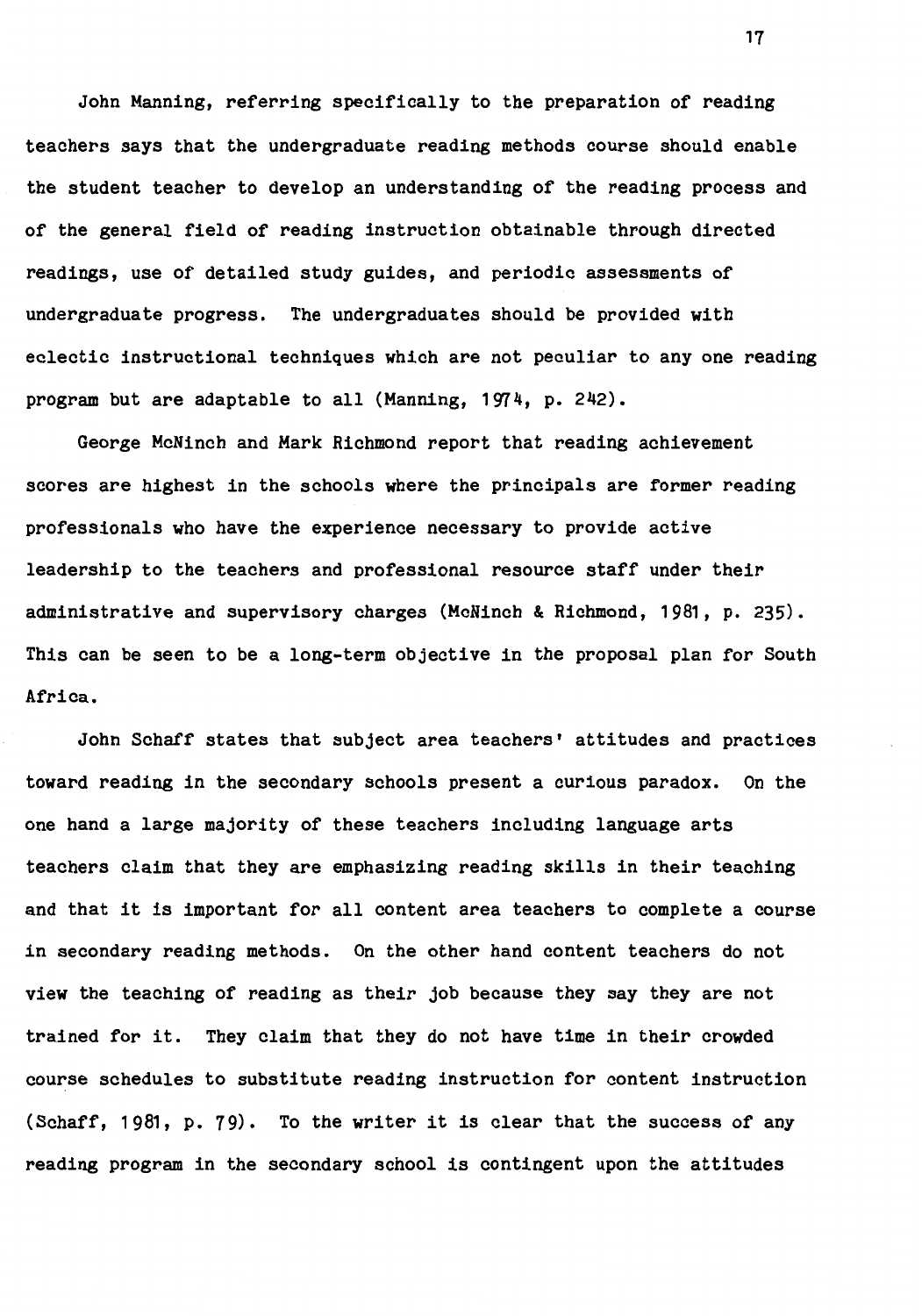toward reading of subject area teachers, principals, reading specialists, school boards, and administrators.

Lois Bader, after investigating certification requirements in reading for secondary school teachers in the U.S. in 1975 felt convinced that ideally classroom teachers ought to be equipped to handle developmental reading responsibilities (Bader, 1975, p. 237). This is necessitated by the feeling that reading must be an integral part of secondary programs of instruction if the goals in the content area are to be achieved.

Dorothy Welle reports that as state certifying agencies have moved toward requiring reading methods courses as a prerequisite to elementary and secondary teacher certification, reading educators have been elated while secondary education majors have been dismayed at the increase in requirements (Welle, 1981, p. 134). Such a reaction can be expected almost anywhere where this program is being introduced as a new program. Welle further reports that taking a course in reading methods led to more positive attitudes toward reading in content areas for those who would be entering the field (Welle, 1981, p. 135). This gives hope to those who are still considering the introduction of such a course in teacher education. This illustrates further that the attitudes of teachers are affected primarily by their perception of how applicable reading training is likely to be in their own area of specialization. This has implications for the course itself that the reading methods courses should be specific about the aspects of reading skills that are useful or essential in each content area.

Richard Burnett and Thomas Schnell, reviewing the Competency-Based Teacher Education (CBTE) and its relation to secondary reading, state that courses in teacher education tend to be so crowded with both general and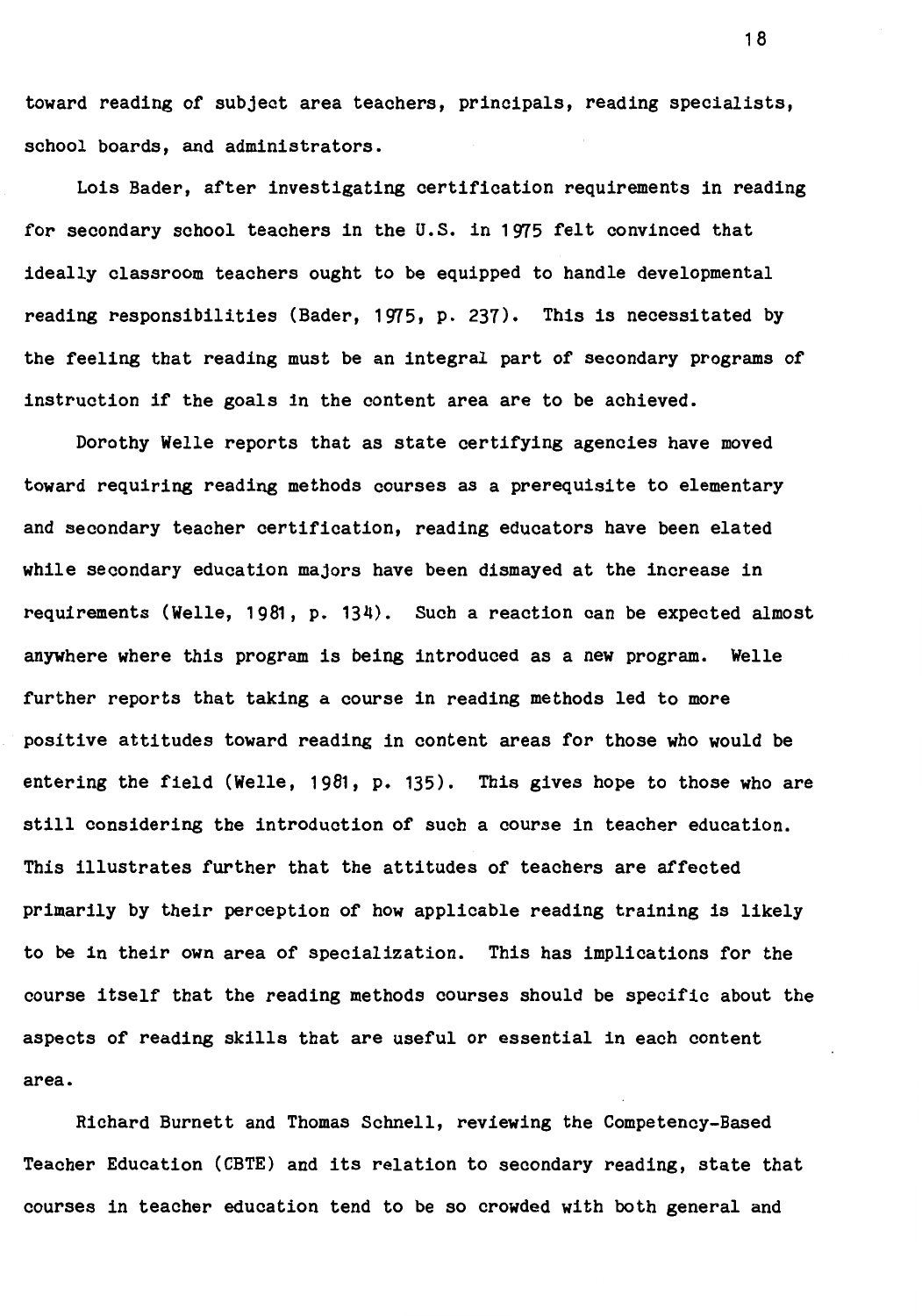professional subject requirements that it would be difficult to create time in the curriculum for new courses (Burnett & Schnell, 1975, p. 546). This is true of the teacher education programs in South Africa. If the university professor in South Africa were expected to make decisions regarding changes in instructional approaches, the task of instituting a reading instruction component in teacher education would be much easier. Educational problems in South Africa tend to have a strong political flavor which turns them into a kind of forbidden area for professors to tread. The consequence of this is that the responsibility for relevance or lack of it of teacher competencies rests on the shoulders of the mandators, administrators, and politicians rather than of the instructors.

It may be that South Africa should start by training special reading teachers and then let them train other teachers through inservice programs. We may also run into the problem of secondary school teachers who themselves lack the reading skills they are supposed to teach and who may be reading at levels below those of some of the students.

Dianzungu Dia Biniakunu describes how inservice training in reading instruction for underqualified French secondary teachers in Zaire helped to improve the reading ability of eighth graders they taught (Biniakunu, 1982, p. 662).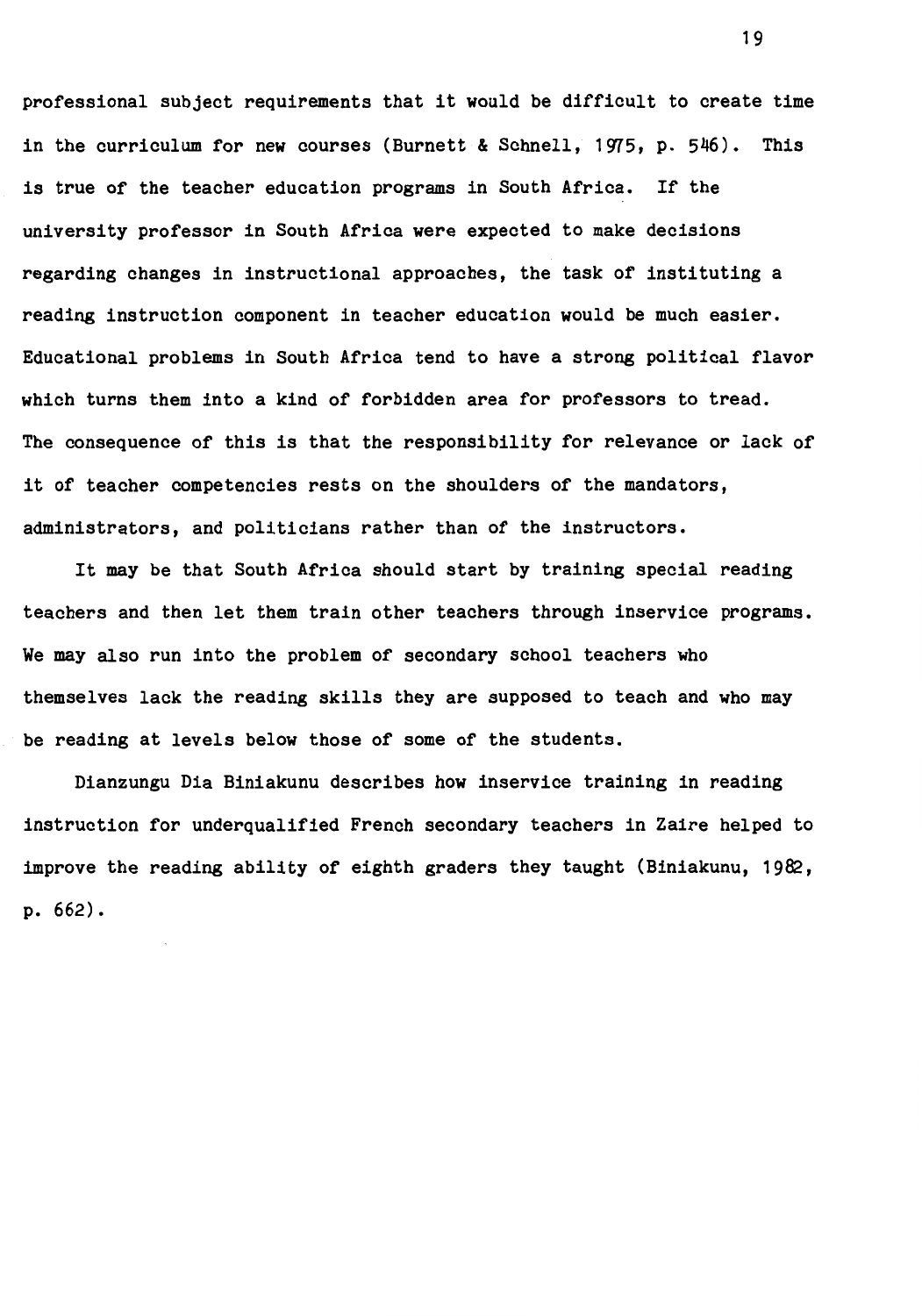#### **PROPOSED COURSE OBJECTIVES**

#### secondary School Component

If and **when** the proposal and accompanying scheme sees the light of day all the students in grades 8 through 12 would hopefully receive instruction in reading to meet the following objectives:

- 1. To provide the individual student with skills to read all kinds of printed material with relative ease, flexibility, confidence, and accuracy while at the same time developing the love for reading.
- 2. To stress the importance of developmental reading skills in the secondary school program whereby attention would be paid to a broad **view** of reading and study skills as applicable to the English language and other subjects.
- 3. To help the students establish better self-concepts and develop stronger confidence in themselves as readers.
- 4. To instruct students in specific individual skills under the following broad categories:
	- a) Literal comprehension
	- b) Interpretive comprehension
	- c) Critical thinking
	- d) Vocabulary skills
	- **e) Study skills**

The above objectives would be supported by the following aims of instruction:

> i) To improve the students' comprehension which includes the location, selection, organization, and retention of information, following directions, and reading graphic materials.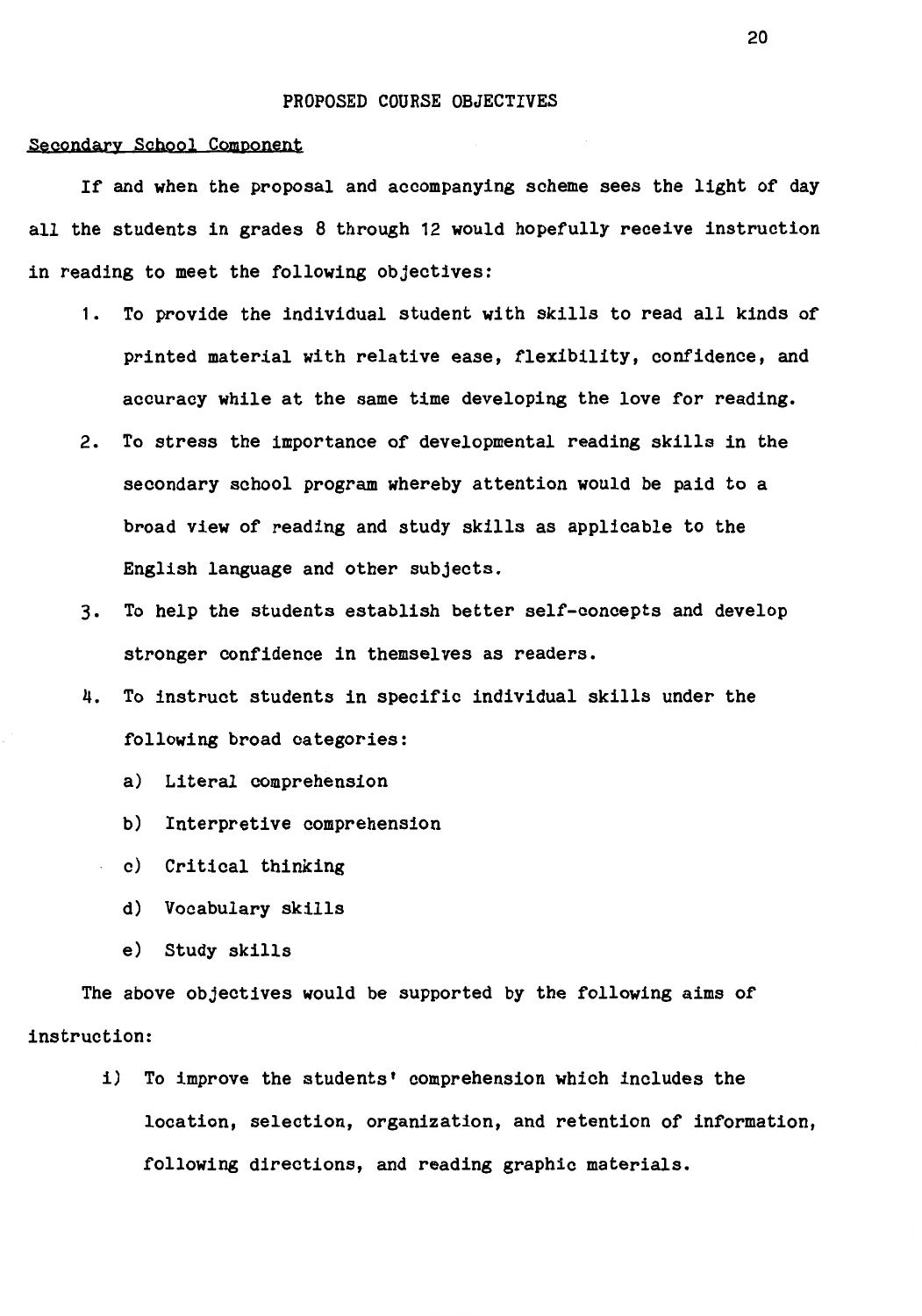- ii) To improve the students' rate of reading and flexibility skills which include varied speeds for reading narrative and expository writing according to purpose, skimming, and scanning.
- iii) To spur enthusiasm and interest in reading for academic, leisure, and recreational purposes.
	- iv) To encourage and improve students' listening ability and appreciation of literary styles and techniques.

#### Teacher Education Component

If and when the proposed course unit comes to fruition, all language arts teachers and possibly some others too would receive instruction during their regular training or through inservice programs in methods of direct instruction in reading at the secondary schools under the following objectives:

- 1. To enlist interest, concern, and involvement in the problems of reading experienced by secondary school students.
- 2. To establish willingness and readiness to grapple with the following questions or issues:
	- a) What is reading?
	- b) Do our students in the high schools have reading problems?
	- c) Is it necessary to teach direct reading at the high school at all?
	- d) Who should teach reading at the high school?
- 3. To sensitize the university college of education to the problem so that it may organize itself into action for broader involvement.
- 4. To institute the program by familiarizing student teachers with such reading equipment and materials as magazines, newspapers,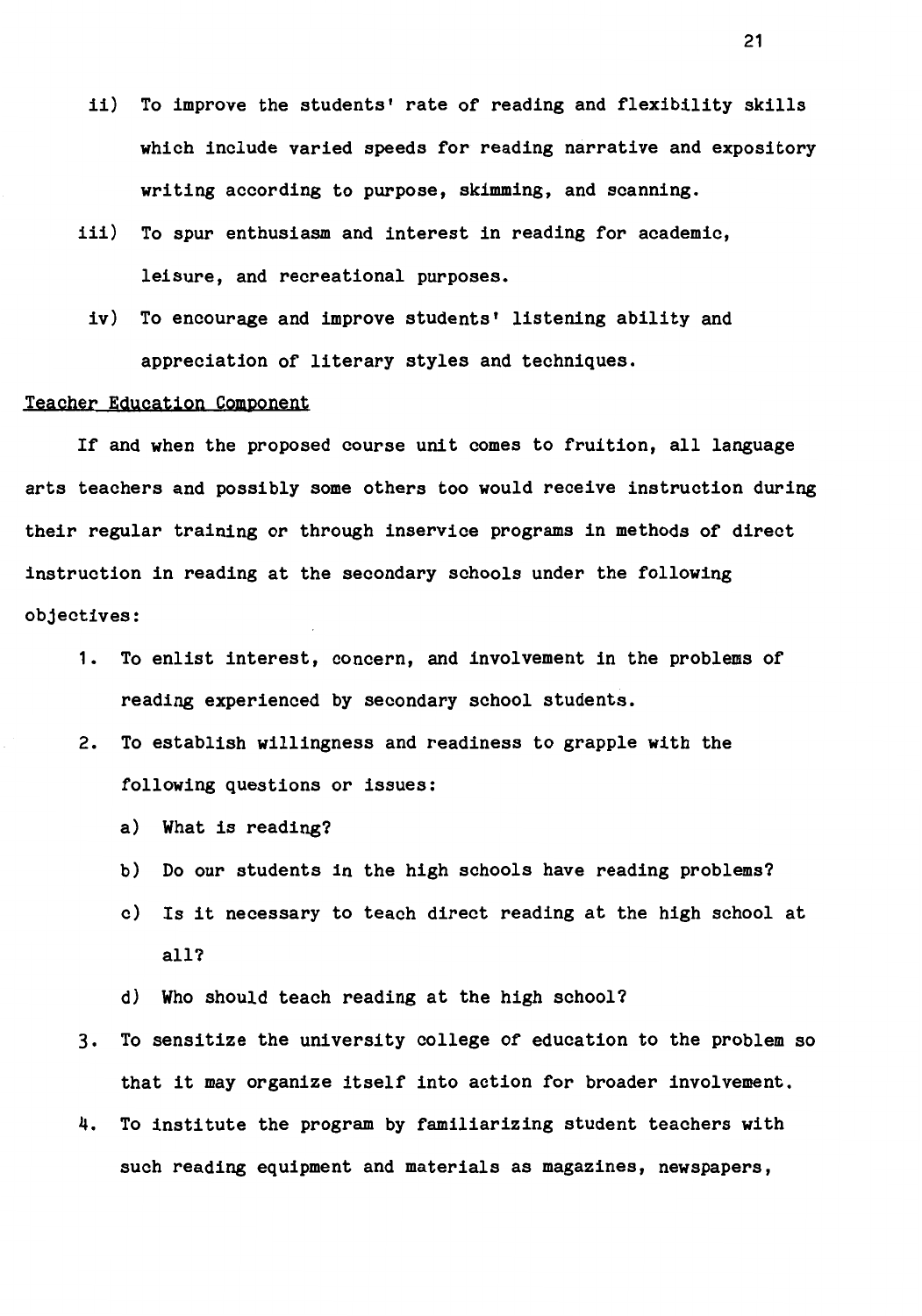paperbacks, games, workbooks, recorders, record players, filmstrips, movie projectors, teacher-made materials, etc., and how they can make reading instruction effective.

- 5. To equip student teachers and serving teachers with relevant assessment or evaluation techniques whereby reading abilities of students could continuously be reviewed.
- 6. To equip present and prospective teachers with the knowledge and strategies to enable them to impart to secondary school students the following reading skills:
	- a) Vocabulary skills
	- b) General comprehension skills
	- c) Critical reading skills
	- d) Study skills
- 7. To motivate and encourage teachers to improvize in the situations where facilities are inadequate or conditions are too adverse for the easy implementatin of the program.

The above objectives would be supported by providing the vivid awareness that Narang believes should stay permanently in the minds of teacher educators. Such awareness is provided through attention to the following factors:

- i) Effective teaching
- ii) Reading proficiency
- iii) Reading instruction
	- iv) Structure of secondary education
	- v) Teacher background
- vi) Teacher characteristics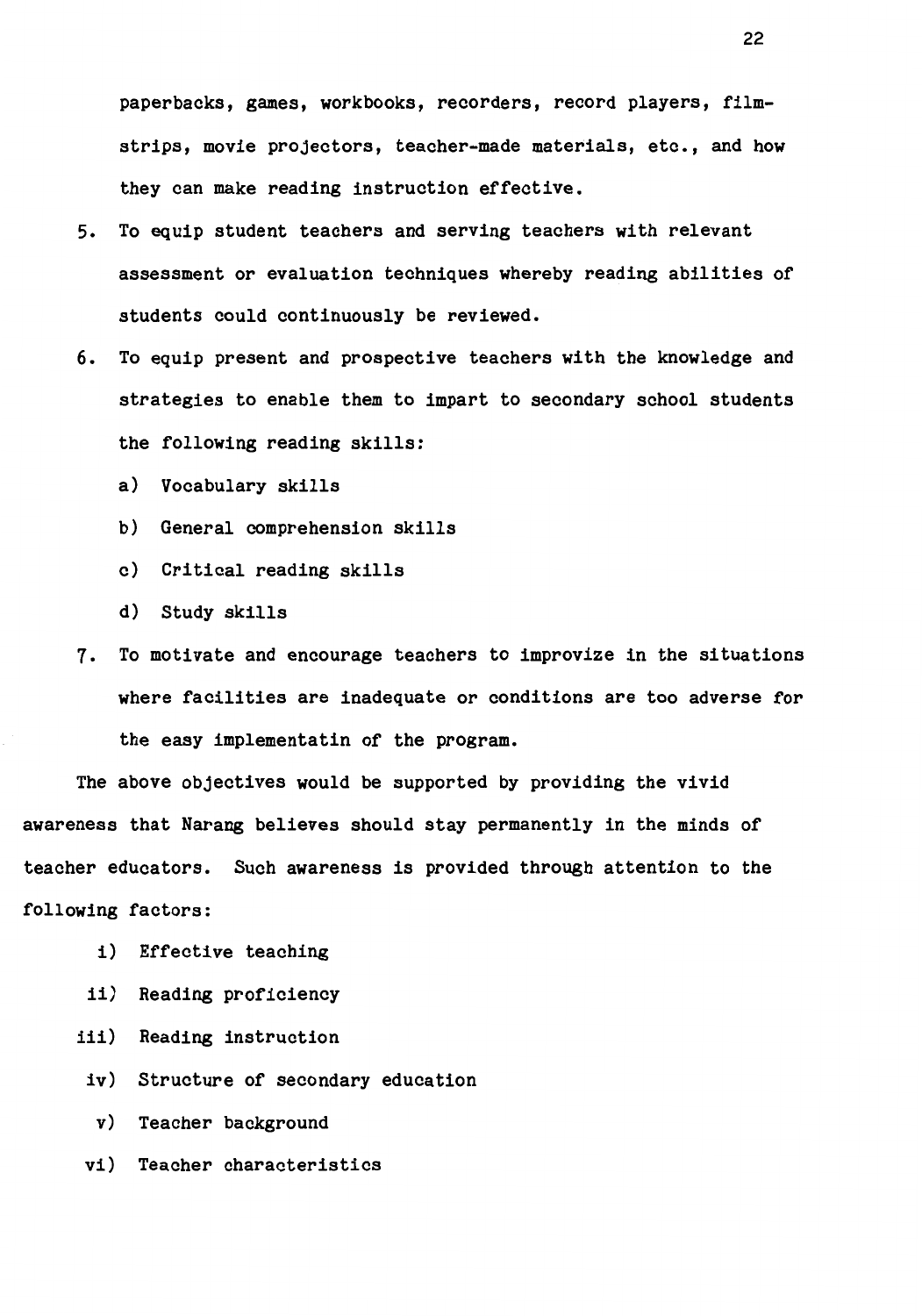#### vii) Teaching skills

Narang suggests that these descriptions imply heavy teacher responsibilities which should include competencies in successful teaching of background concepts, the reading skills themselves, use of appropriate instructional strategies, and the just and fair execution of measurement and evaluation procedures (Narang, 1976).

Some implementation constraints that Burnett and Schnell regard as real should be emphasized:

- a) Time scheduling factors and planned learning activities should be compatible with the existing broader scope of the whole teacher education program.
- b) Developing clear ideas regarding the balance between lecturediscussion component, group interaction and simulation activities, reading materials, field experience, and evaluation processes.
- c) Locating and identifying suitable and valid criteria to determine pupil reading problems to be catered for by the new course for teachers.
- d) Establishing some follow-up procedures whereby it may be verified that those who complete the course successfully perform the functions on the job that the course was intended to prepare them to perform.
- e) Provision for the need to modify the course in the light of feedback received from previous students.
- f) Making the course flexible enough to cater for individual interests of teachers and levels of operation.
- g) Opening the options for the course to be segmented (Burnett and Schnell, 1975, p. 548).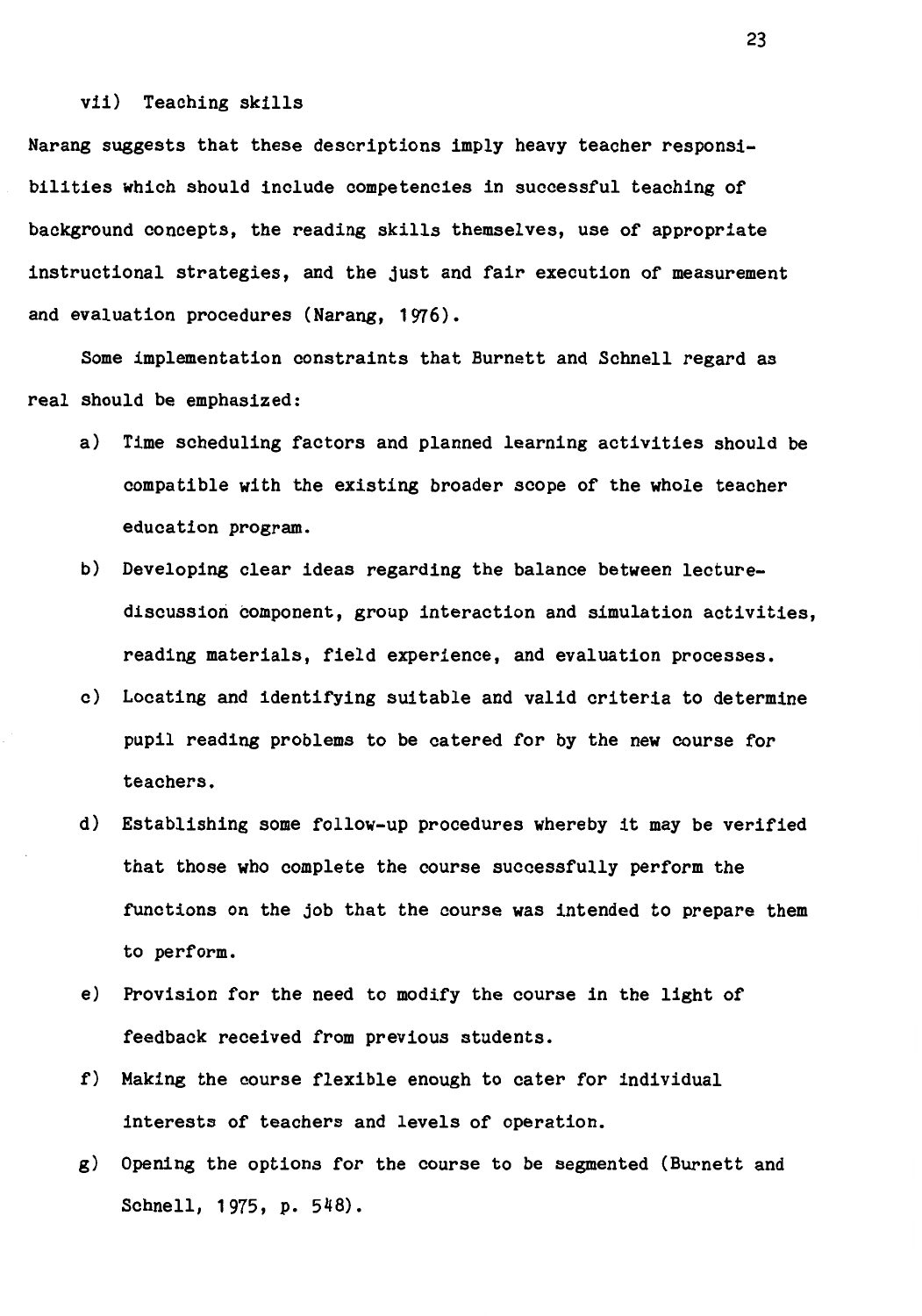#### CONCLUSION

From the above exposition it is now clear to this writer that a starting point should be with teacher education especially with the programs that are undertaken at unversity colleges of education. Once the majority of the people concerned with secondary education are aware of the need for the proposed reading instruction course, there will be no major obstacles to going ahead and teaching the students provided the teachers, facilities, and materials are available. Facilities and materials can easily be acquired when funds become available. The remaining problem would be identifying those who will train or teach the university professors of education in South Africa in reading instruction methods so that they in turn may teach their students to handle direct reading instruction at secondary schools. When and where can university instuctors receive such inservice training except at an American university like the University of Northern Iowa which has a long and outstanding tradition and reputation for teacher education? Three or four instructors could receive an intensive six-week course. The existing teacher education structures in South Africa would adequately take care of the rest.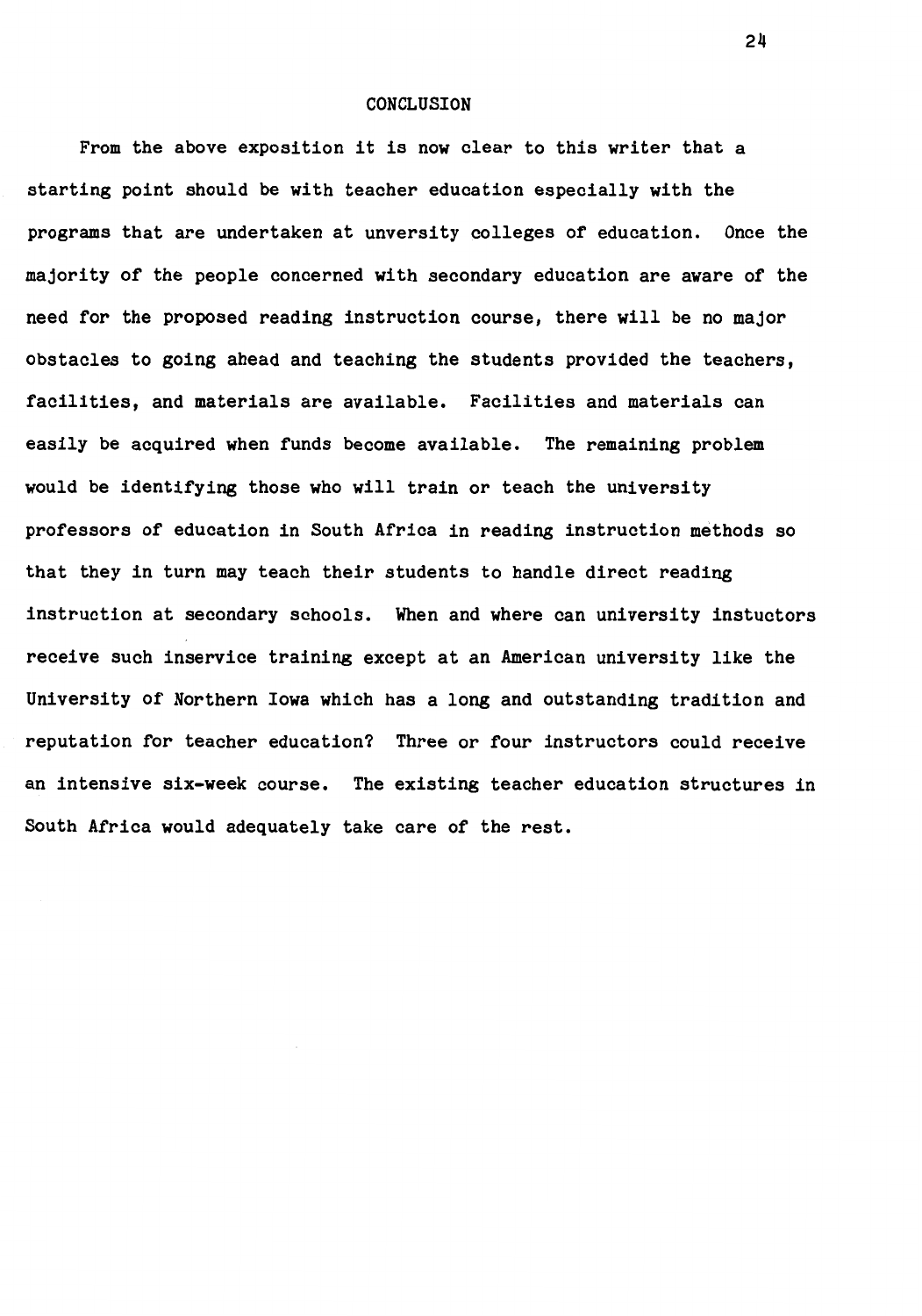#### BIBLIOGRAPHY

#### BOOKS

- 1. Artley, sterl A. Secondary developmental reading programs; Are they **feasible?** Atlantic City, NJ: International Reading Association, 1971.
- 2. Bamman, Henry A. et al. Reading instruction in the secondary schools. New York: David McKay Co., Inc., 1961.
- 3. Burmeister, Lou E. Reading strategies for secondary school teachers. Reading, MA: Addison-Wesley, 1973.
- 4. Karlin, Robert. "Nature and scope of developmental reading in secondary schools." Developing high school reading programs. Newark, DE: International Reading Association,1967.
- 5. Massey, Will *J.* & Virginia D. Moore. Helping high school students to **read** better. Chicago: Holt, Rinehart & Winston, 1965.
- 6. Sartain, Harry w. & Paul E. Stanton (Eds.). Modular preparation for teaching reading. Newark, DE: International Reading Association, 197 4.

#### UNPUBLISHED RESEARCH/GRADUATE PAPERS

- 1. Duncan, Judy. Planning and initiating a developmental reading program in **high** school. University of Northern Iowa, 1970.
- 2. Simpson, Michele L. The steps in initiating the high school developmental reading program. University of Northern Iowa, 1970.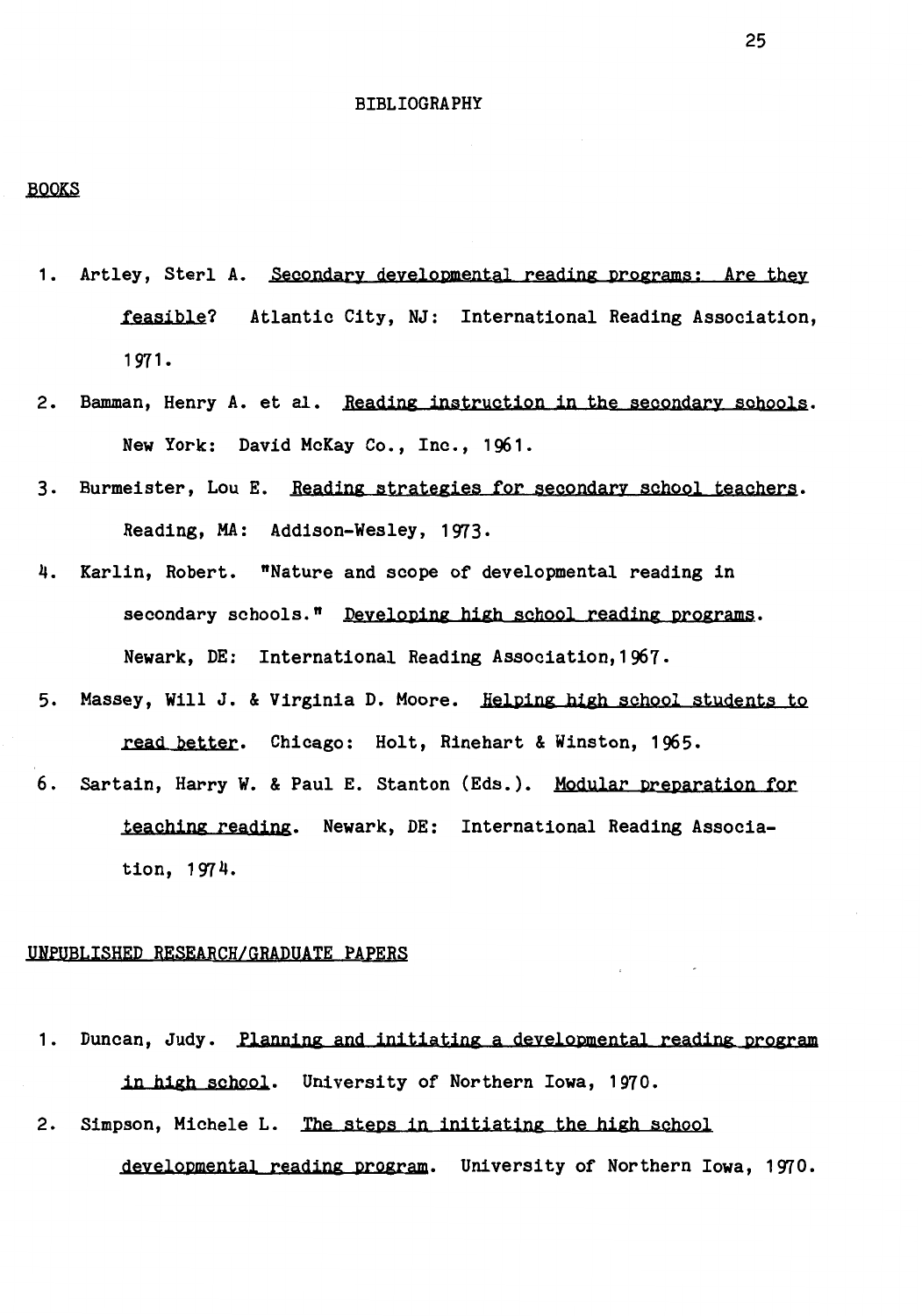#### JOURNALS AND PERIODICALS

- 1. Adams, W. Royce. "Turning a 'dumping ground' into an effective reading program." Journal of Reading, Vol. 8, No. 6, May 1965, pp. 396-401.
- 2. Bader, Lois A. "Certification requirements in reading." Journal of **Reading.** Vol. 19, No. 3, December 1975, pp. 237-240.
- 3. Berger, Allen. "Effectiveness of four methods of increasing reading rate, comprehension, and flexibility." Perceptual and Motor Skills, Vol. 25, No. 3, Part I, June 1967, pp. 948-950.
- 4. Biniakunu, Dianzungu D. "Inservice teacher training improves eighth graders' reading ability in Zaire." Journal of Reading, Vol. 25, No. 4, April 1982, pp. 662-665.
- 5. Burnett, Richard W. & Thomas R. Schnell. "CBTE and secondary reading: A philosophy and rationale." Journal of Reading, Vol. 18, No. 7, April 1975, pp. 544-549.
- 6. Courtney, Brother Leonard. "Characteristics of a good reading program." The North Central Association, Fall 1966, pp. 204-212.
- 7. Johnson, Edward L. "Planning for developmental reading." **Reading**  Improvement, Vol. 4, No. 4, Fall 1967, pp. 69-72.
- 8. Larsen, Janet J. & Helen I. Guttinger. "A secondary reding program to prevent college reading problems." Journal of Reading, Vol. 22, No. 5, February 1979, pp. 399-403.
- 9. Littrell, Harvey J. "Designing the reading program." Reading in High School, Vol. 1, No. 4, Summer 1964, pp. 113-114.